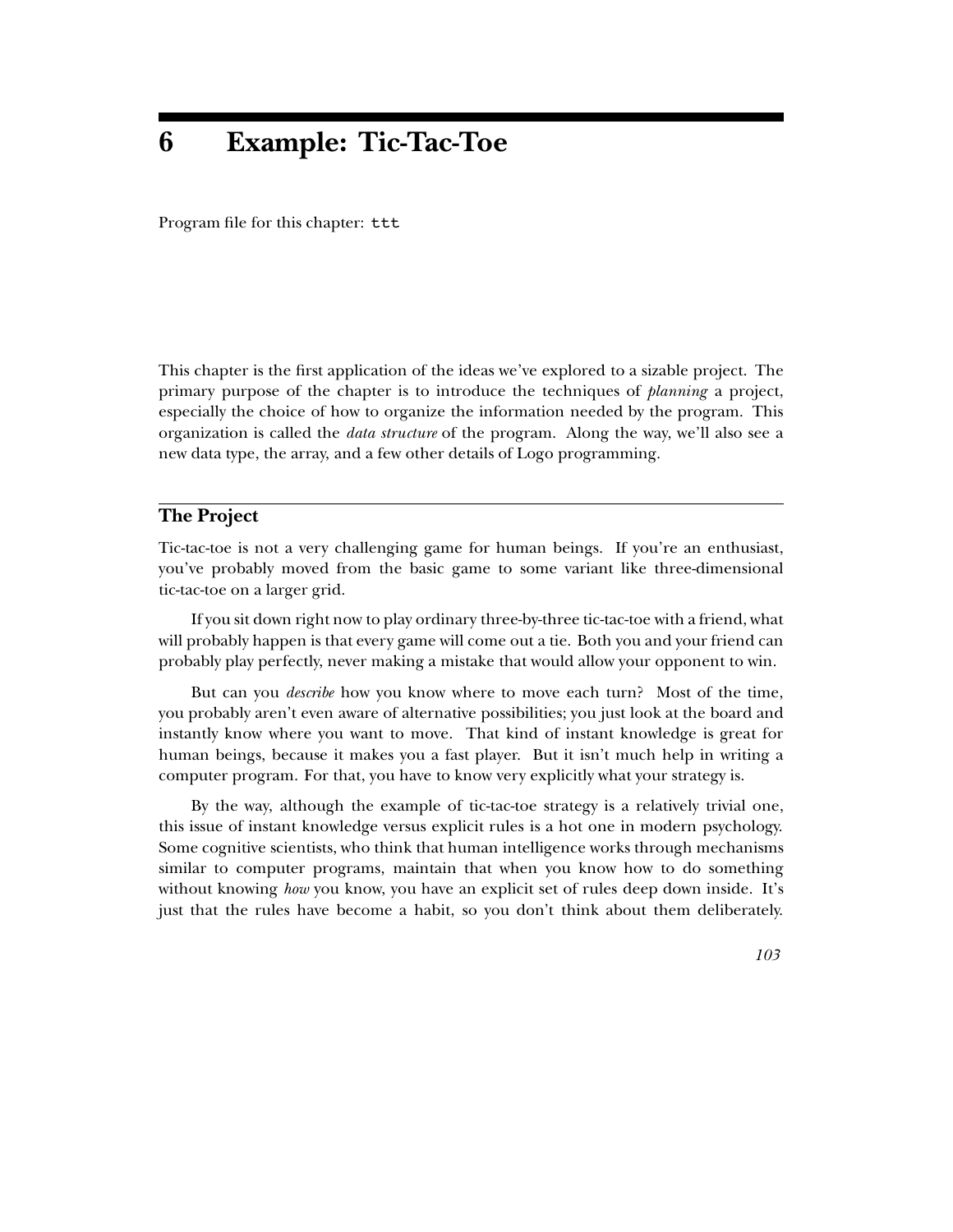hand, the psychological validity of such introspective evidence is *another* hotly contested They're "compiled," in the jargon of cognitive psychology. On the other hand, some people think that your implicit how-to knowledge is very different from the sort of lists of rules that can be captured in a computer program. They think that human thought is profoundly different from the way computers work, and that a computer cannot be programmed to simulate the full power of human problem-solving. These people would say, for example, that when you look at a tic-tac-toe board you immediately grasp the strategic situation as a whole, and your eye is drawn to the best move without any need to examine alternatives according to a set of rules. (You might like to try to be aware of your own mental processes as you play a game of tic-tac-toe, to try to decide which of these points of view more closely resembles your own experience—but on the other issue in psychology!)

☞ Before you read further, try to write down a set of strategy rules that, if followed consistently, will never lose a game. Play a few games using your rules. Make sure they work even if the other player does something bizarre.

I'm going to number the squares in the tic-tac-toe board this way:

Squares 1, 3, 7, and 9 are *corner squares*. I'll call 2, 4, 6, and 8 *edge squares*. And of course number 5 is the *center square*. I'll use the word *position* to mean a specific partly-filled-in board with X and O in certain squares, and other squares empty.

One way you might meet my challenge of describing your strategy explicitly is to list all the possible sequences of moves up to a certain point in the game, then say what move you'd make next in each situation. How big would the list have to be? There are nine possibilities for the first move. For each first move, there are eight possibilities for the second move. If you continue this line of reasoning, you'll see that there are nine factorial, or 362880, possible sequences of moves. Your computer may not have enough memory to list them all, and you certainly don't have enough patience!

there is only *one* possible computer move! After all, we're programming the computer. Fortunately, not all these sequences are interesting. Suppose you are describing the rules a computer should use against a human player, and suppose the human being moves first. Then there are, indeed, nine possible first moves. But for each of these, We get to decide which move it will choose. Then there are seven possible responses by the opponent, and so on. The number of sequences when the human being plays first is 9 times 7 times 5 times 3, or 945. If the computer plays first, it will presumably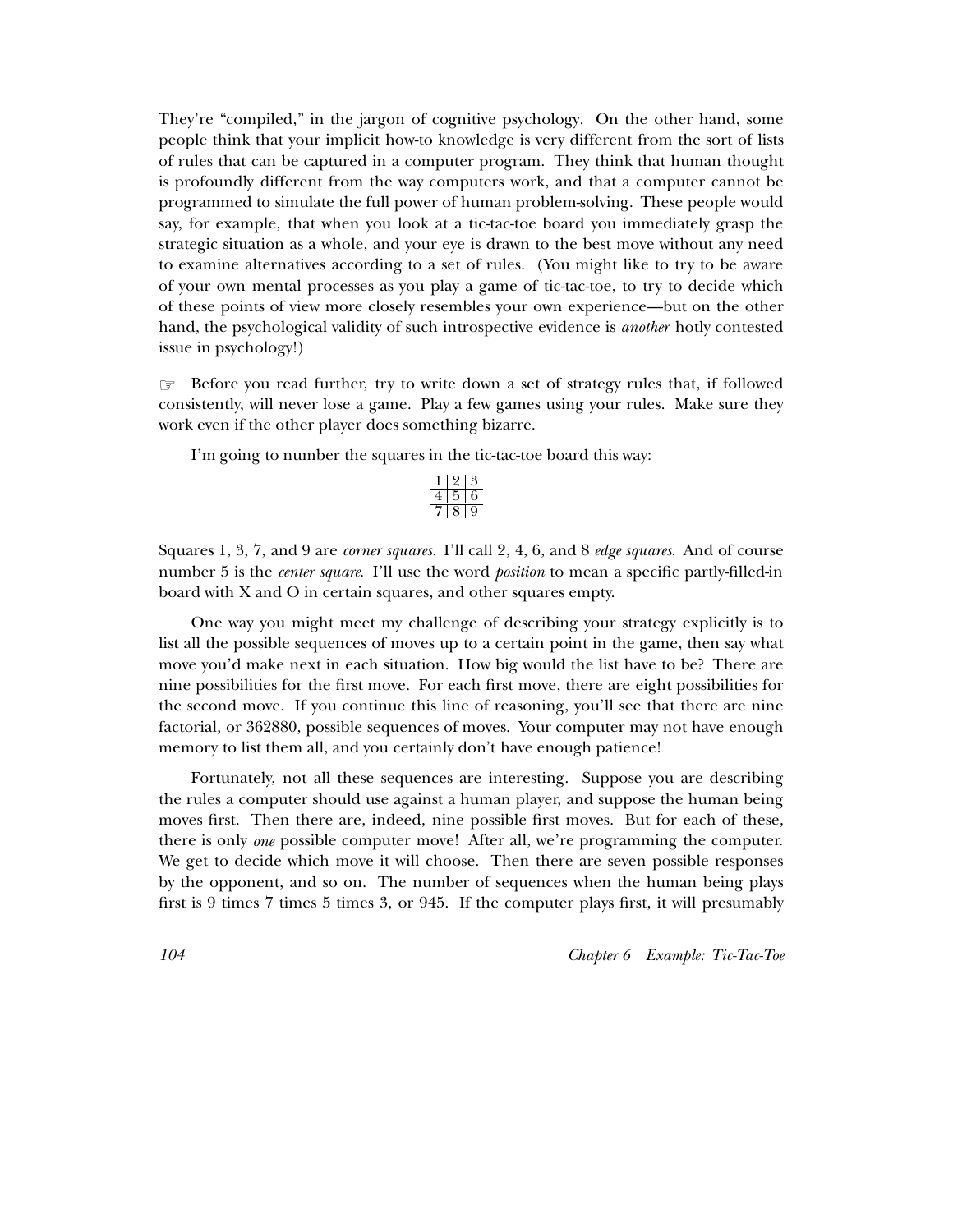always make the single best choice. Then there are eight possible responses, and so on. In this case the number of possible game sequences is 8 times 6 times 4 times 2, or 384. Altogether we have 1329 cases to worry about, which is much better than 300,000 but still not an enjoyable way to write a computer program.

achieved by taking advantage of *symmetry*. For example, if X starts in square 5, any In fact, though, this number is still too big. Not all games go for a full nine moves before someone wins. Also, many moves force the opponent to a single possible response, even though there are other vacant squares on the board. Another reduction can be game sequence in which O responds in square 1 is equivalent to a sequence in which O responds in square 3, with the board rotated 90 degrees. In fact there are only two truly different responses to a center-square opening: any corner square, or any edge square.

With all of these factors reducing the number of distinct positions, it would probably be possible to list all of them and write a strategy program that way. I'm not sure, though, because I didn't want to use that technique. I was looking for rules expressed in more general terms, like "all else being equal, pick a corner rather than an edge."

combinations. For example, square  $1$  is part of  $123, 147,$  and  $159$ . (By expressing these of 123 and 258. Taking a corner square makes three winning combinations available to Why should I prefer a corner? Each corner square is part of three winning winning combinations as three-digit numbers, I've jumped ahead a bit in the story with a preview of how the program I wrote represents this information.) An edge square, on the other hand, is only part of two winning combinations. For example, square 2 is part me and unavailable to my opponent.

Since I've brought up the subject of winning combinations, how many of *them* altogether. That *is* a reasonable amount of information to include in a program, and in are there? Not very many: three horizontal, three vertical, and two diagonal. Eight fact there is a list of the eight winning combinations in this project.

You might, at this point, enjoy playing a few games with the program, to see if you can figure out the rules it uses in its strategy. If you accepted my earlier challenge to write down your own set of strategy rules, you can compare mine to yours. Are they the same? If not, are they equally good?

The top-level procedure in this project is called **ttt**. It takes no inputs. When you invoke this procedure, it will ask you if you'd like to play first (X) or second (O). Then you enter moves by typing a digit 1–9 for the square you select. The program draws the game board on the Logo graphics screen.

I'm about to start explaining my strategy rules, so stop reading if you want to work out your own and haven't done it yet.

*The Project 105*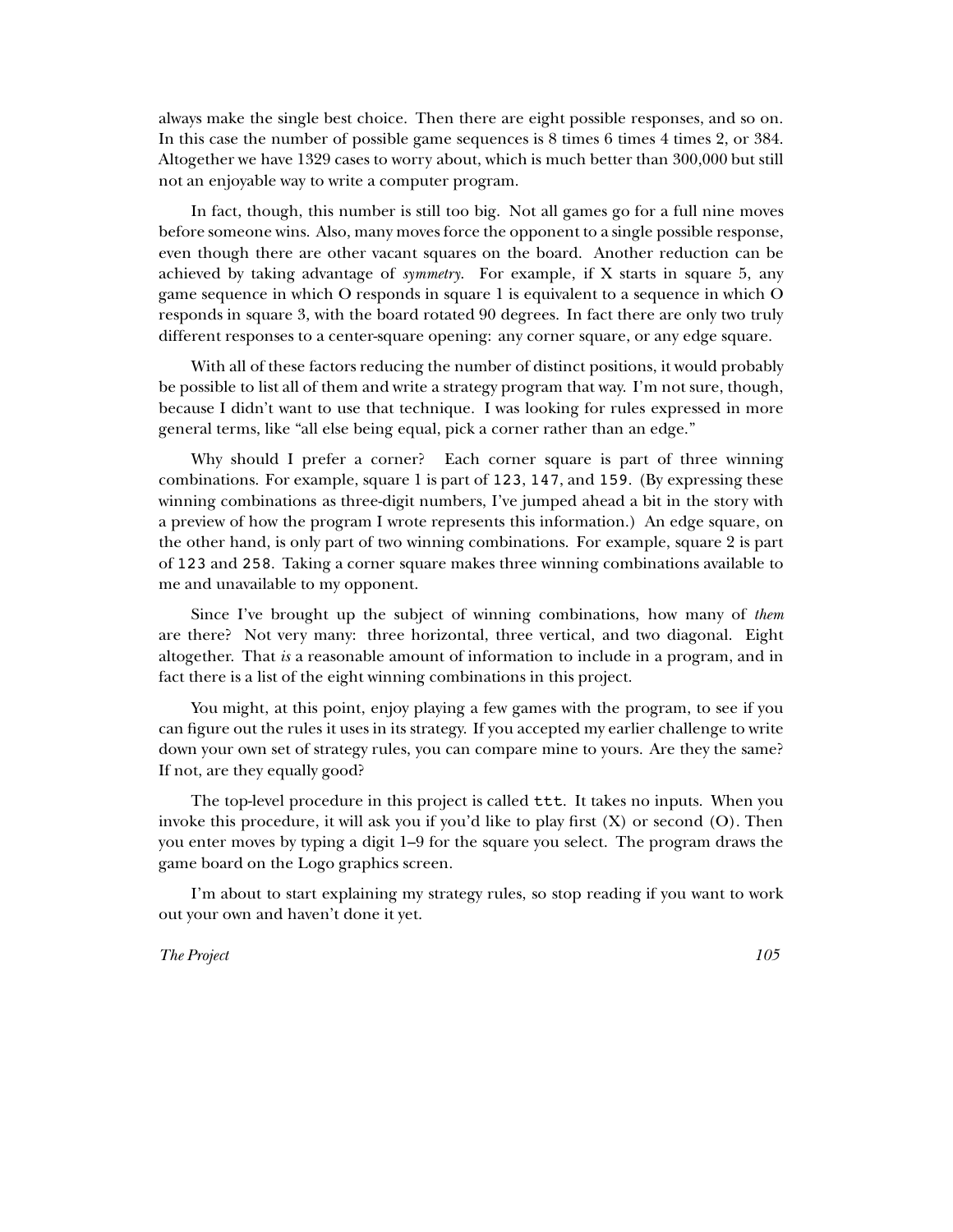## **Strategy**

The highest-priority and the lowest-priority rules seemed obvious to me right away. The highest-priority are these:

- 1. If I can win on this move, do it.
- 2. If the other player can win on the next move, block that winning square.

Here are the lowest-priority rules, used only if there is nothing suggested more strongly by the board position:

- *n* − 2. Take the center square if it's free.
- *n* − 1. Take a corner square if one is free.
	- *n* . Take whatever is available.

The highest priority rules are the ones dealing with the most urgent situations: either I or my opponent can win on the next move. The lowest priority ones deal with the least urgent situations, in which there is nothing special about the moves already made to guide me.

tic-tac-toe strategy was to set up a *fork*, a board position in which I have two winning What was harder was to find the rules in between. I knew that the goal of my own moves, so my opponent can only block one of them. Here is an example:

$$
\begin{array}{c|c}\n\hline\nx & o \\
\hline\nx & o \\
\hline\nx & o\n\end{array}
$$

X can win by playing in square 3 or square 4. It's O's turn, but poor O can only block one of those squares at a time. Whichever O picks, X will then win by picking the other one.

Given this concept of forking, I decided to use it as the next highest priority rule:

3. If I can make a move that will set up a fork for myself, do it.

That was the end of the easy part. My first attempt at writing the program used only these six rules. Unfortunately, it lost in many different situations. I needed to add something, but I had trouble finding a good rule to add.

My first idea was that rule 4 should be the defensive equivalent of rule 3, just as rule 2 is the defensive equivalent of rule 1:

4a. If, on the next move, my opponent can set up a fork, block that possibility by moving into the square that is common to his two winning combinations.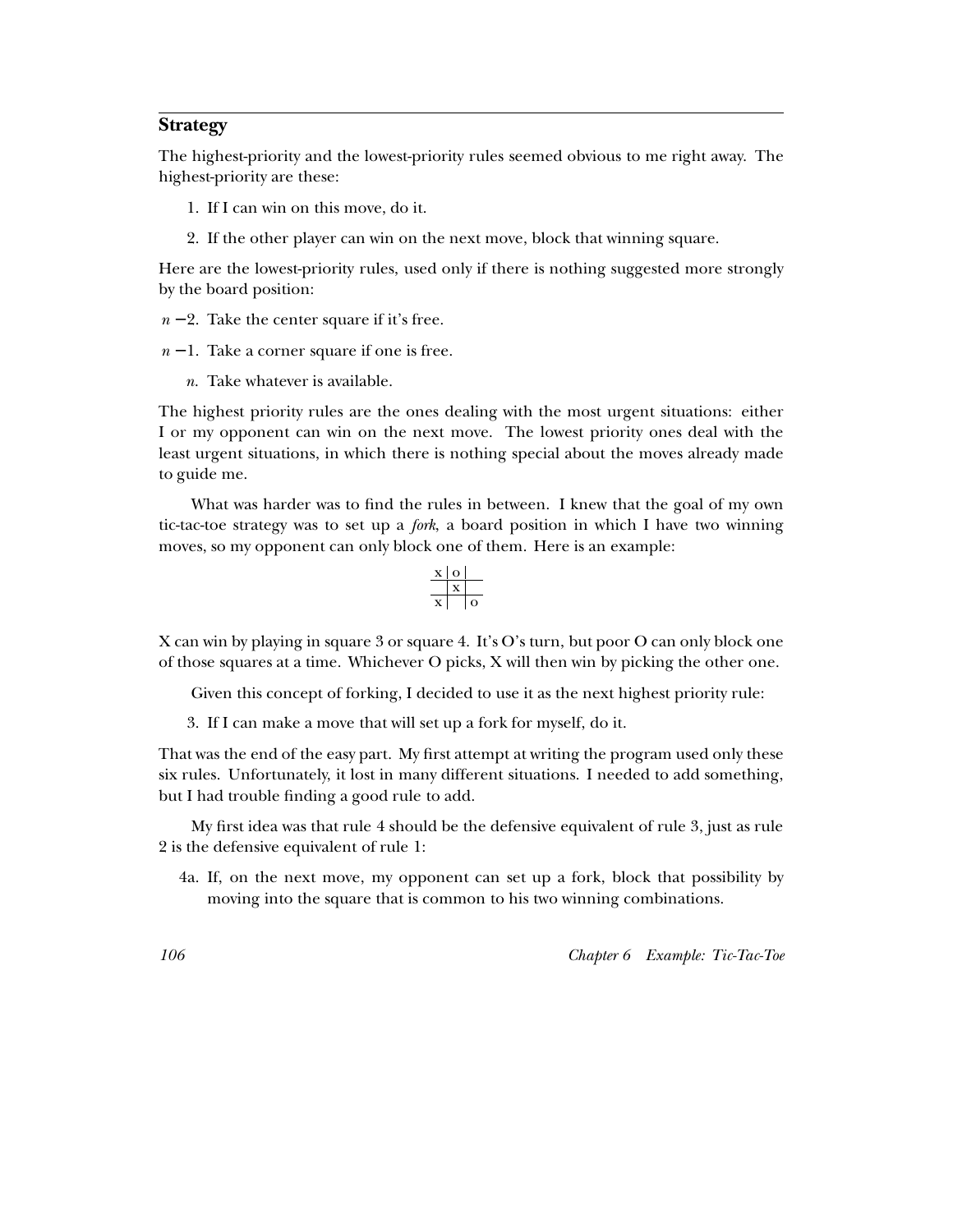In other words, apply the same search technique to the opponent's position that I applied to my own.

This strategy works well in many cases, but not all. For example, here is a sequence of moves under this strategy, with the human player moving first:



moving in square 6, between the winning combinations 456 and 369. The computer sets up the winning combinations 258 and 789. The computer can only block one of In the fourth grid, the computer (playing  $O$ ) has discovered that X can set up a fork by moves to block this fork. Unfortunately, X can also set up a fork by moving in squares 3, 7, or 8. The computer's move in square 6 has blocked one combination of the square-3 fork, but X can still set up the other two. In the fifth grid, X has moved in square 8. This these, and X will win on the next move.

Since X has so many forks available, does this mean that the game was already hopeless before O moved in square 6? No. Here is something O could have done:



fork, but it wasn't chosen for that reason. Instead, it was chosen *to force X's next move*. In advantage of this situation for O is that square 4 was *not* one of the ones with which X In this sequence, the computer's second move is in square 7. This move also blocks a the fifth grid, X has had to move in square 4, to prevent an immediate win by O. The could set up a fork. O's next move, in the sixth grid, is also forced. But by then the board is too crowded for either player to force a win; the game ends in a tie, as usual.

This analysis suggests a different choice for an intermediate-level strategy rule, taking the offensive:

4b. If I can make a move that will set up a winning combination for myself, do it.

Compared to my earlier try, this rule has the benefit of simplicity. It's much easier for the program to look for a single winning combination than for a fork, which is two such combinations with a common square.

the computer found the winning combination 147 in which it already had square 1, and Unfortunately, this simple rule isn't quite good enough. In the example just above, the other two were free. But why should it choose to move in square 7 rather than square 4? If the program did choose square 4, then X's move would still be forced, into square 7.

#### *Strategy 107*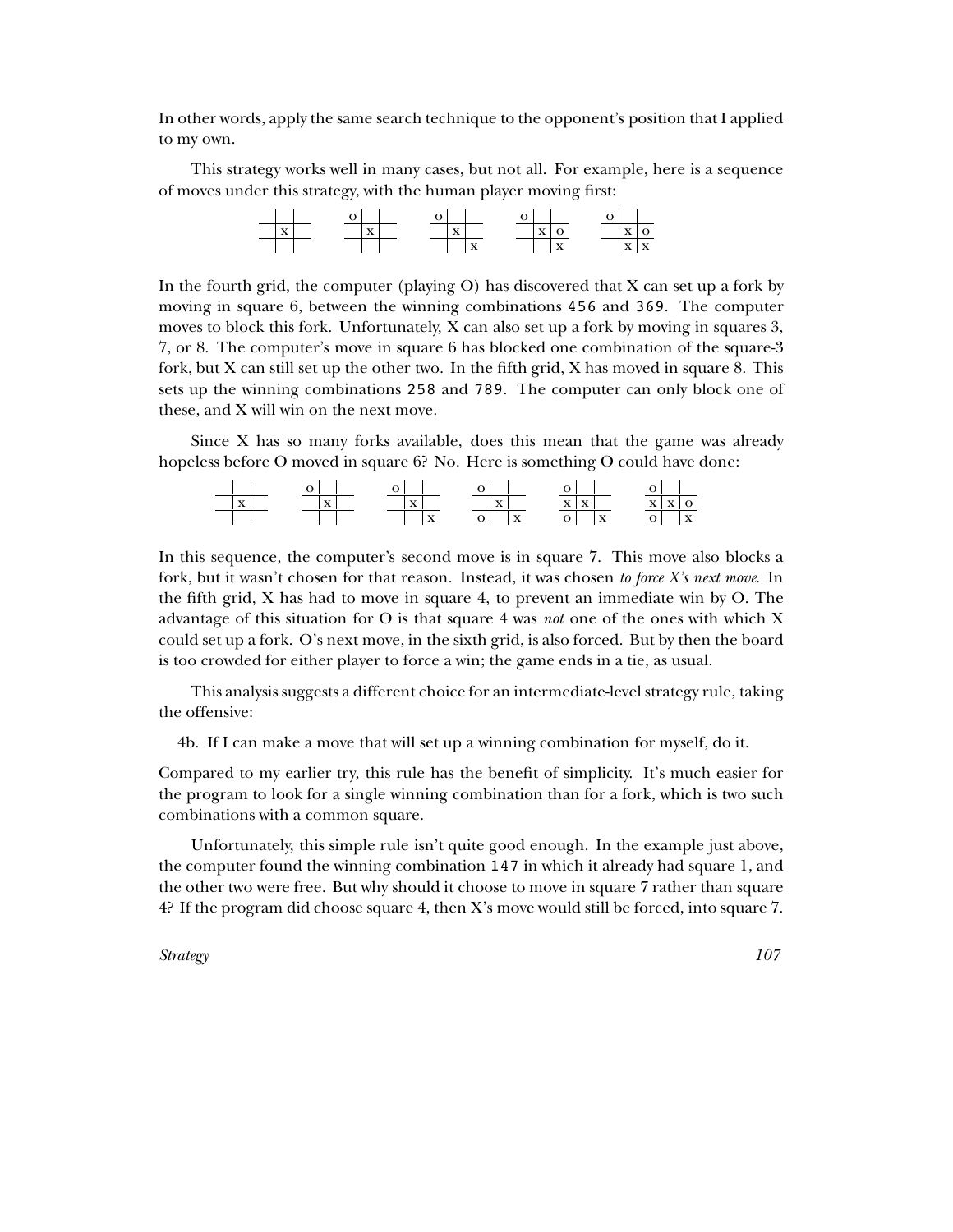We would then have forced X into creating a fork, which would defeat the program on the next move.

It seems that there is no choice but to combine the ideas from rules 4a and 4b:

4. If I can make a move that will set up a winning combination for myself, do it. But ensure that this move does not force the opponent into establishing a fork.

What this means is that we are looking for a winning combination in which the computer already owns one square and the other two are empty. Having found such a combination, we can move in either of its empty squares. Whichever we choose, the opponent will be forced to choose the other one on the next move. If one of the two empty squares would create a fork for the opponent, then the computer must choose that square and leave the other for the opponent.

What if *both* of the empty squares in the combination we find would make forks for the opponent? In that case, we've chosen a bad winning combination. It turns out that there is only one situation in which this can happen:



combination for itself. There are three possibilities: 258, 357, and 456. So far we have if the program happens to choose 357: Again, the computer is playing O. After the third grid, it is looking for a possible winning not given the computer any reason to prefer one over another. But here is what happens

| --<br>- |  |  |  |  |    | -- |       | ٠.                        |    |
|---------|--|--|--|--|----|----|-------|---------------------------|----|
|         |  |  |  |  |    |    |       |                           |    |
|         |  |  |  |  | -- |    | - - - | ۳z<br>$\rightarrow$<br>-- | -- |

By this choice, the computer has forced its opponent into a fork that will win the game for the opponent. If the computer chooses either of the other two possible winning combinations, the game ends in a tie. (All moves after this choice turn out to be forced.)

This particular game sequence was very troublesome for me because it goes against most of the rules I had chosen earlier. For one thing, the correct choice for the program is any edge square, while the corner squares must be avoided. This is the opposite of the usual priority.

*consistent* with the rule. That is, just blocking a fork isn't enough, but threatening a winAnother point is that this situation contradicts rule 4a (prevent forks for the other player) even more sharply than the example we considered earlier. In that example, rule 4a wasn't enough guidance to ensure a correct choice, but the correct choice was at least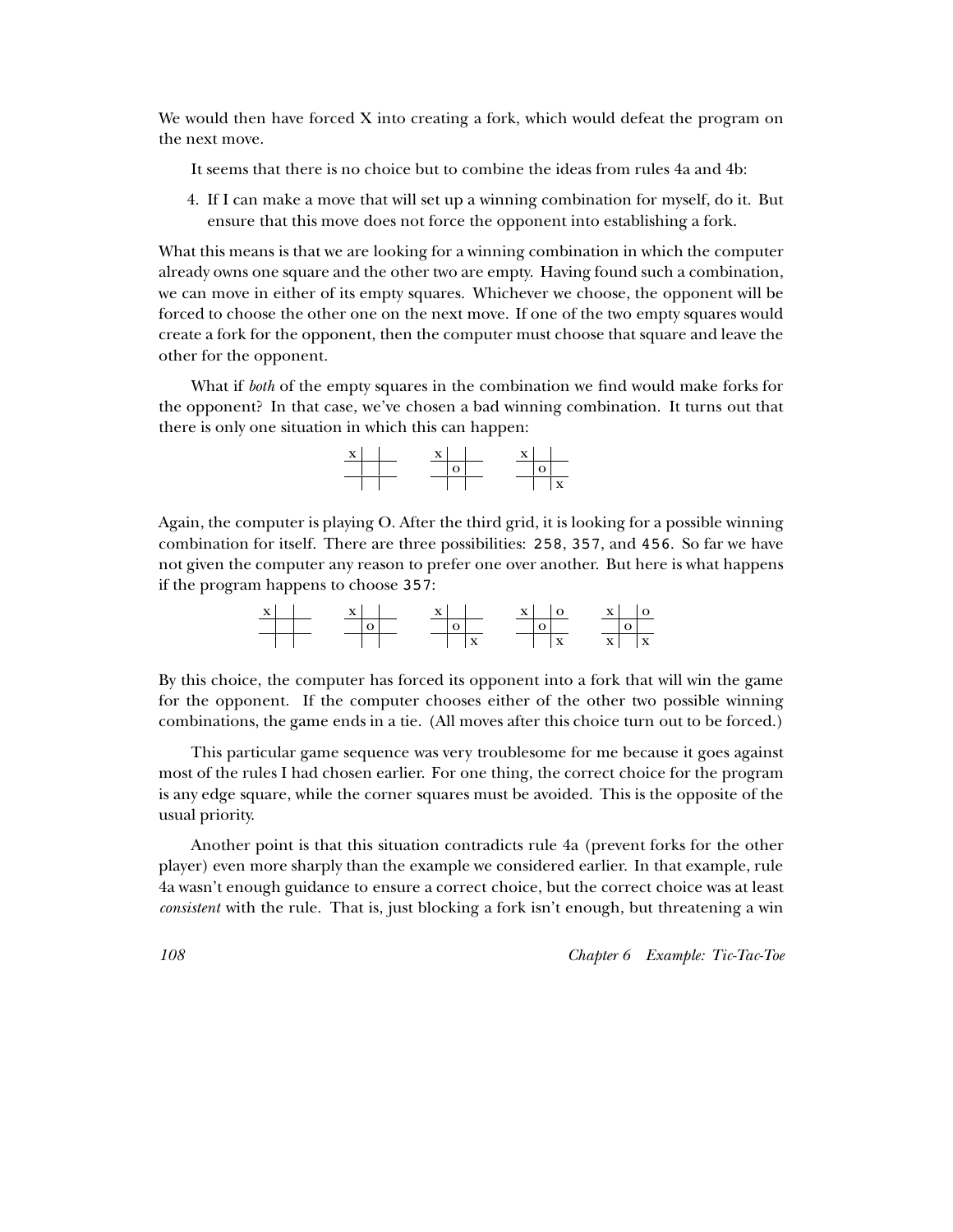and *also* blocking a fork is better than just threatening a win alone. This is the meaning of rule 4. But in this new situation, the corner square (the move we have to avoid) *does* block a fork, while the edge square (the correct move) doesn't block a fork!

When I discovered this anomalous case, I was ready to give up on the idea of beautiful, general rules. I almost decided to build into the program a special check for this precise board configuration. That would have been pretty ugly, I think. But a shift in viewpoint makes this case easier to understand: What the program must do is force the other player's move, and force it in a way that helps the computer win. If one possible winning combination doesn't allow us to meet these conditions, the program should try another combination. My mistake was to think either about forcing alone (rule 4b) or about the opponent's forks alone (rule 4a).

As it turns out, the board situation we've been considering is the only one in which a possible winning combination could include two possible forks for the opponent. What's more, in this board situation, it's a diagonal combination that gets us in trouble, while a horizontal or vertical combination is always okay. Therefore, I was able to implement rule 4 in a way that only considers one possible winning combination by setting up the program's data structures so that diagonal combinations are the last to be chosen. This trick makes the program's design less than obvious from reading the actual program, but it does save the program some effort.

# **Program Structure and Modularity**

Most game programs—in fact, most interactive programs of any kind—consist of an initialization section followed by a sequence of steps carried out repeatedly. In the case of the tic-tac-toe game, the overall program structure will be something like this:

```
to ttt
forever [
   if game.is.over [stop]
   if game.is.over [stop]
]
end
initialize
   record.human.move get.human.move
   record.program.move compute.program.move
```
The parts of this structure shown in *italics* are just vague ideas. At this point in the planning, I don't know what inputs these procedures might need, for example. In fact, there may not be procedures exactly like this in the final program. One example is that

*Program Structure and Modularity 109*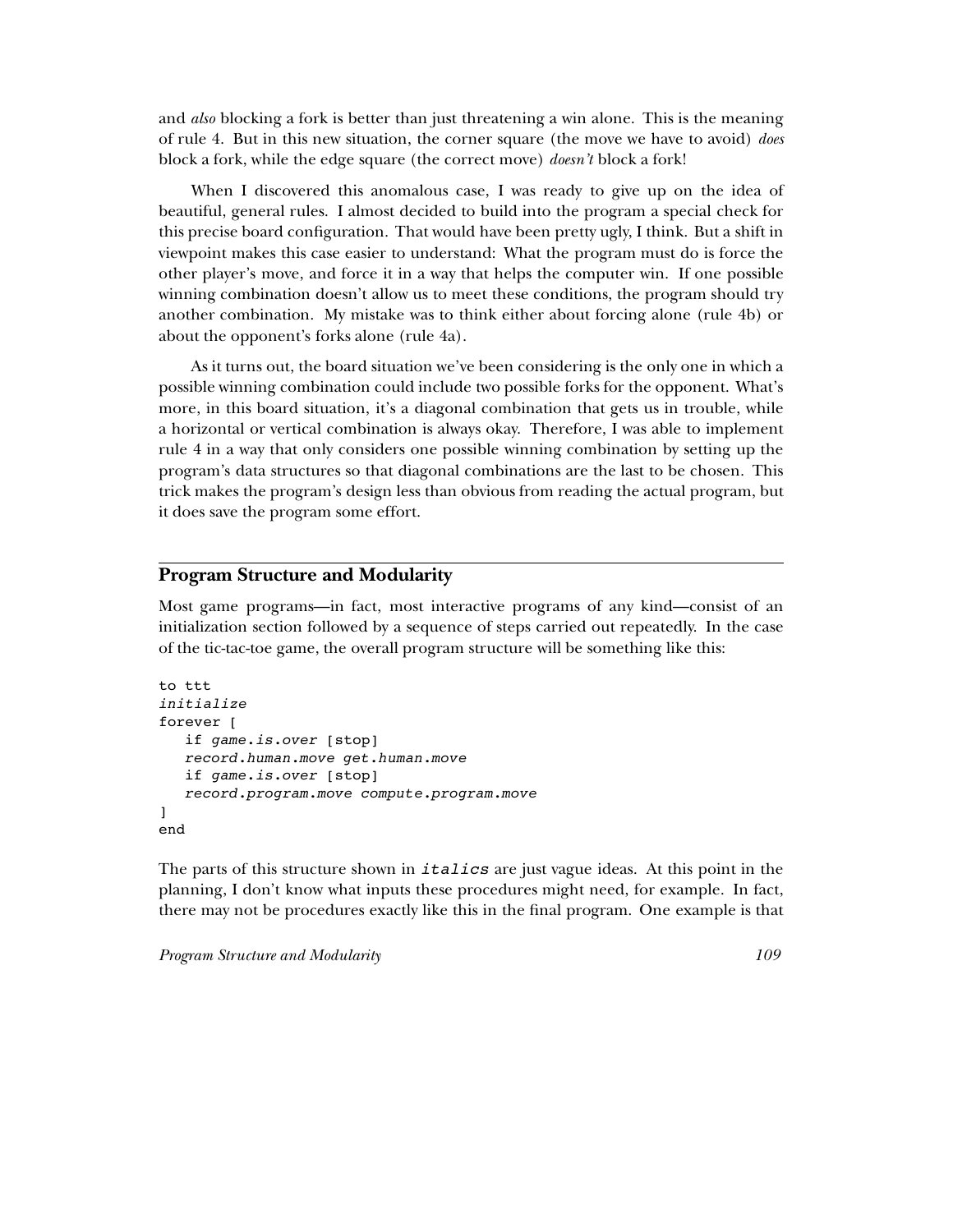the test that I've called game.is.over here will actually turn out to be two separate tests  $\mathtt{already}.$  wonp and  $\mathtt{tiedp}$  (using a final letter  $\mathtt{p}$  to indicate a predicate, following the convention established by the Logo primitive predicates).

forever . It takes a list of Logo instructions as its input, and carries out those instructions repeatedly, much as repeat, for, and foreach do. But the number of stop or output is invoked within the repeated instructions. Forever is useful when This half-written procedure introduces a Logo primitive we haven't used before: repetitions is unlimited; the repetition stops only if, as in this example, the primitive the ending condition can't be predicted in advance, as in a game situation in which a player might win at any time.

It may not be obvious why I've planned for one procedure to figure out the next move and a separate procedure to record it. (There are two such pairs of procedures, one for the program's moves and the other for the human opponent's moves.) For one thing, I expect that the recording of moves will be much the same whether it's the program or the person moving, while the decision about where to move will be quite different in the two cases. For the program's move we must apply strategy rules; for the human player's moves we simply ask the player. Also, I anticipate that the selection of the program's moves, which will be the hardest part of the program, can be written in functional style. The strategy procedure is a function that takes the current board position as its input, always returning the same chosen square for any given input position.

This project contains 28 procedures. These procedures can be divided into related groups like this:

- 7 overall orchestration
- 6 initialization
- 2 get opponent's moves
- 9 compute program's moves
- 4 draw moves on screen

As you might expect, figuring out the computer's strategy is the most complex part of the program's job. But this strategic task is still only about a third of the complete program.

The five groups are quite cleanly distinguishable in this project. There are relatively few procedure invocations between groups, compared to the number within a group. It's easy to read the procedures within a group and understand how they work without having to think about other parts of the program at the same time.

The following diagram shows the subprocedure/superprocedure relationships within the program, and indicates which procedures are in each of the five groups listed above.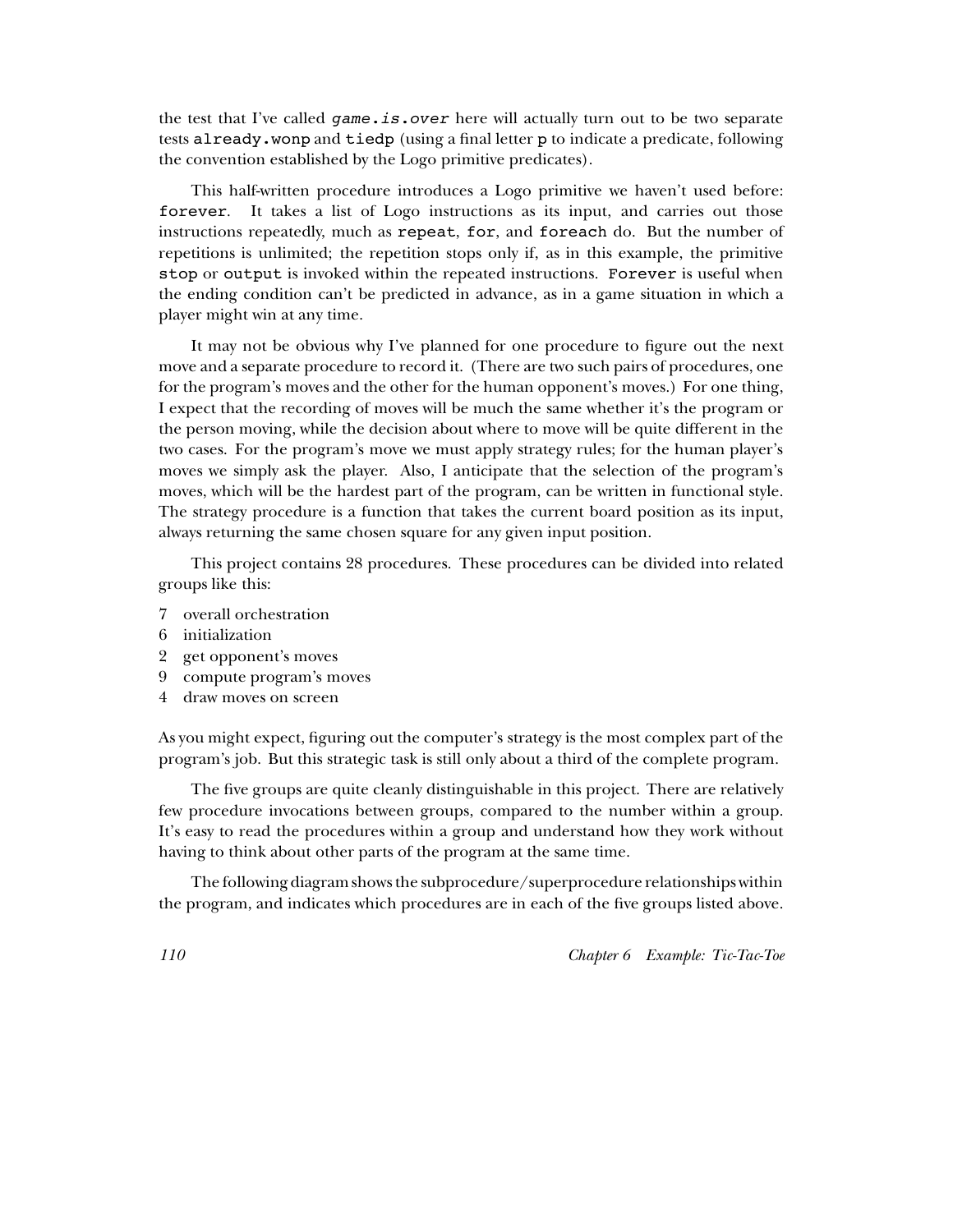Some people find diagrams like this one very helpful in understanding the structure of a program. Other people don't like these diagrams at all. If you find it helpful, you may want to draw such diagrams for your own projects.



In the diagram, I've circled the names of seven procedures. If you understand the purpose of each of these, then you will understand the general structure of the entire program. (Don't turn to the end and read the actual procedures just now. Instead, see if you can understand the following paragraphs just from the diagram.)

Ttt is the top-level procedure for which I gave a rough outline earlier. It calls initialization procedures (draw.board and init) to set up the game, then repeatedly

*Program Structure and Modularity 111*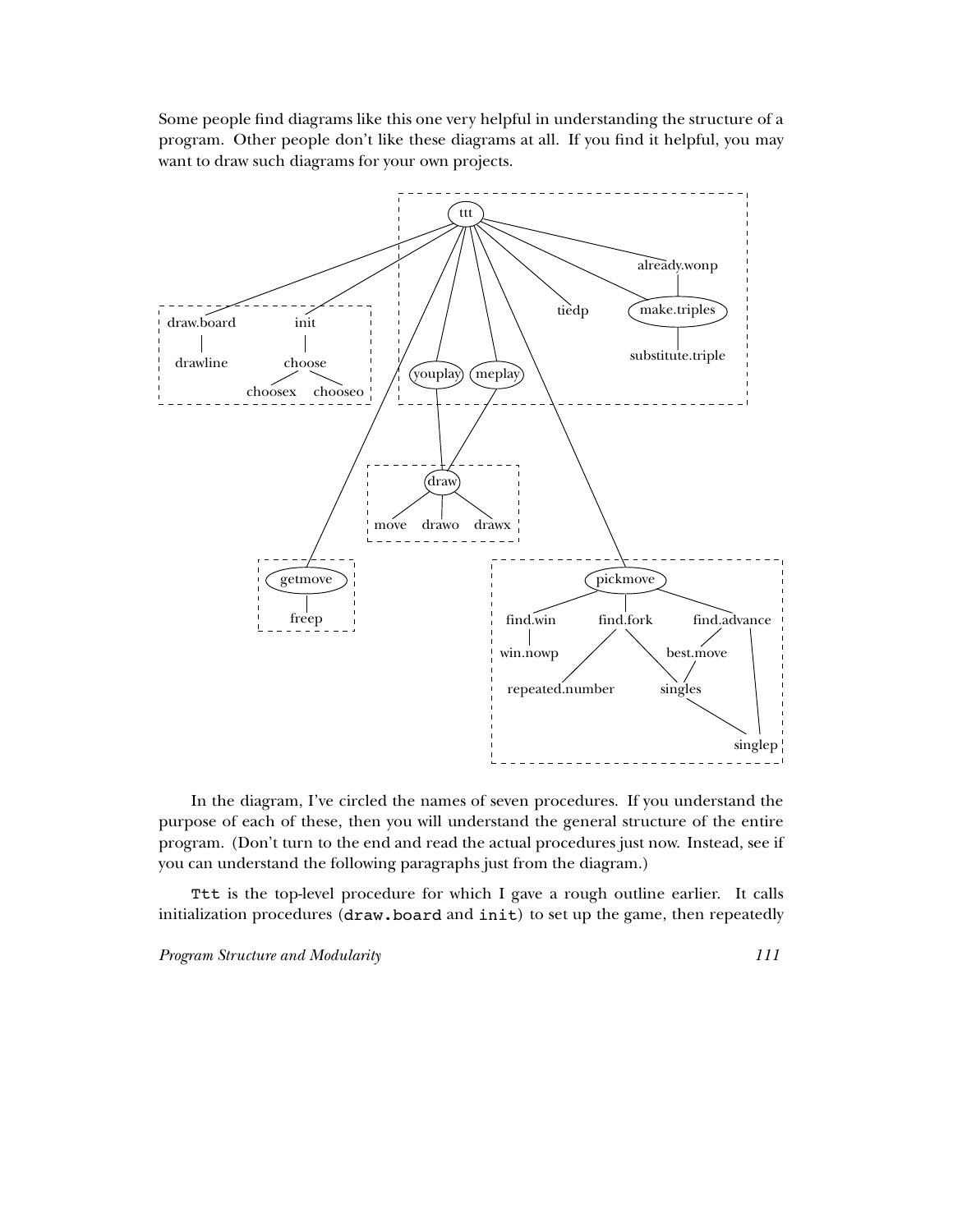getmove to find out the next move by the opponent, youplay to record that move, then pickmove to compute the program's next move and meplay to record it. alternates between the human opponent's moves and the program's moves. It calls

 $\texttt{Make-triples}$  translates from one representation of the board position to another. The representation used within  $ttt$  is best suited for display and for user interaction, while the representation output by  $\texttt{make-triples}$  is best for computing the program's strategy. We'll look into data representation more closely later.

Getmove invites the opponent to type in a move. It ensures that the selected move is legal before accepting it. The output from  $\mathtt{getmove}$  is a number from  $1$  to  $9$  representing the chosen square.

Pickmove figures out the program's next move. It is the "smartest" procedure in the program, embodying the strategy rules I listed earlier. It, too, outputs a number from 1 to 9.

Youplay and meplay are simple procedures that actually carry out the moves instructions. The first invokes draw to draw the move on the screen. The second modifies the position array to remember that the move has been made. chosen by the human player and by the program, respectively. Each contains only two

Draw moves the turtle to the chosen square on the tic-tac-toe board. Then it draws either an X or an O. (We haven't really talked about Logo's turtle graphics yet. If you're not familiar with turtle graphics from earlier Logo experience, you can just take this part of the program on faith; there's nothing very interesting about it.)

Notice, in the diagram, that the lines representing procedure calls come into a box only at the top. This is one sign of a well-organized program: The dashed boxes in the diagram truly do represent distinct parts of the program that don't interact very much.

## **Data Representation**

I've written several tic-tac-toe programs, in different programming languages. This experience has really taught me about the importance of picking a good data representation. For my first tic-tac-toe program, several years ago, I decided without much prior thought that a board position should be represented as three lists of numbers, one with X's squares, one with O's squares, and one with the free squares. So this board position

$$
\begin{array}{c|c}\n\hline\nx & o & \\
\hline\nx & x & \\
\hline\n & 0 & \\
\hline\n\end{array}
$$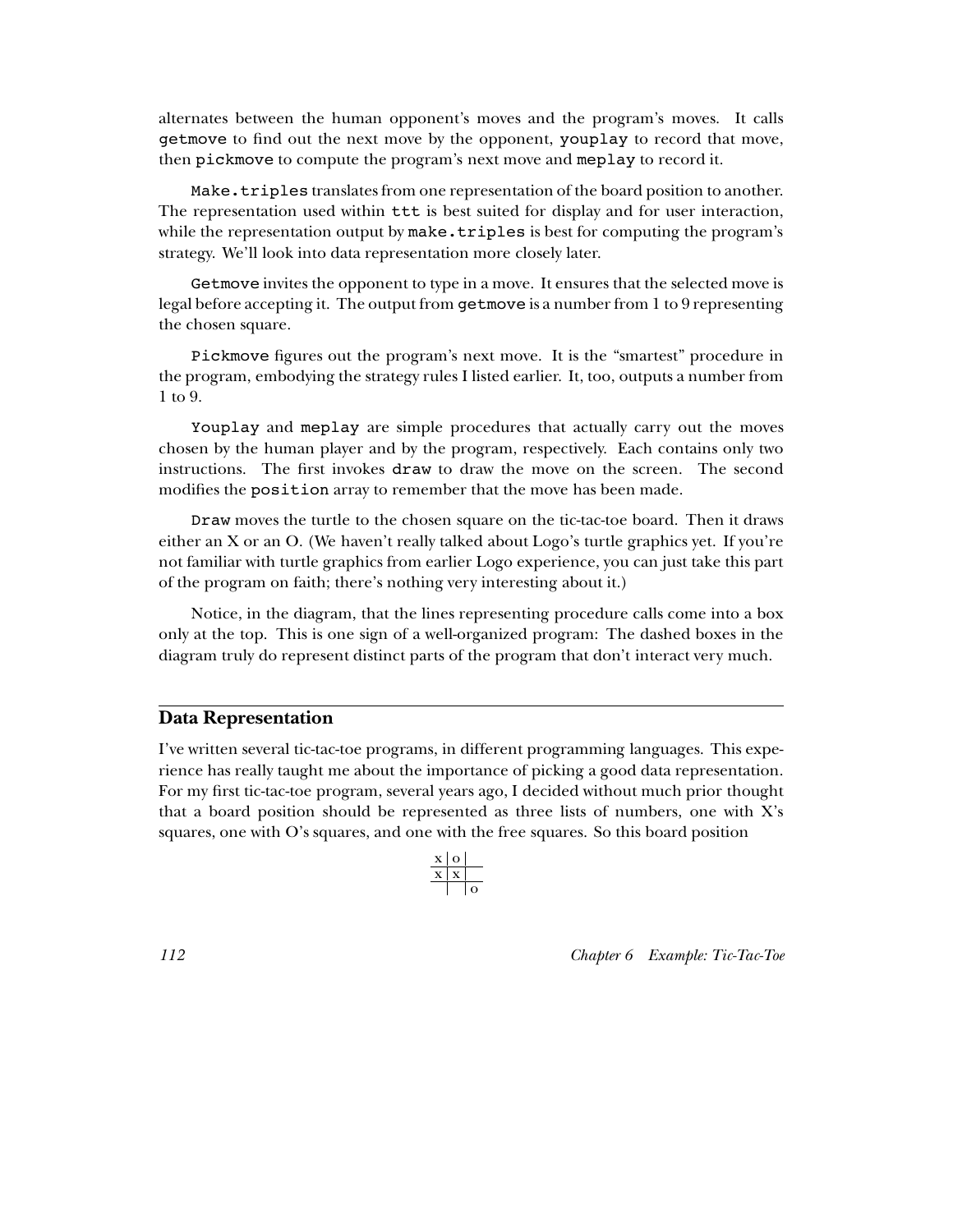could be represented like this:

```
make "xsquares [1 4 5]
make "osquares [2 9]
make "free [3 6 7 8]
```
These three variables would change in value as squares moved from  $\,:\,$  free to one of the others. This representation was easy to understand, but not very helpful for writing the program!

What questions does a tic-tac-toe program have to answer about the board position? If, for example, the program wants to print a display of the position, it must answer questions of the form "Who's in square 4?" With the representation shown here, that's not as easy a question as we might wish:

```
to occupant : square ; if the square ; dd program
if memberp :square :xsquares [output "x]
if memberp :square :osquares [output "o]
output "free
end
```
On the other hand, this representation isn't so bad when we're accepting a move from the human player and want to make sure it's a legal move:

```
to freep : square \qquad \qquad ; old program
output memberp :square :free
end
```
Along with this representation of the board, my first program used a constant list of winning combinations:

make "wins [[1 2 3] [4 5 6] [7 8 9] [1 4 7] [2 5 8] [3 6 9] [1 5 9] [3 5 7]]

It also had a list of all possible forks. I won't bother trying to reproduce this very long list for you, since it's not used in the current program, but the fork set up by X in the board position just above was represented this way:

[4 [1 7] [5 6]]

This indicates that square 4 is the pivot of a fork between the winning combinations [1 4 7] and [4 5 6]. Each member of the complete list of forks was a list like this sample.

*Data Representation 113*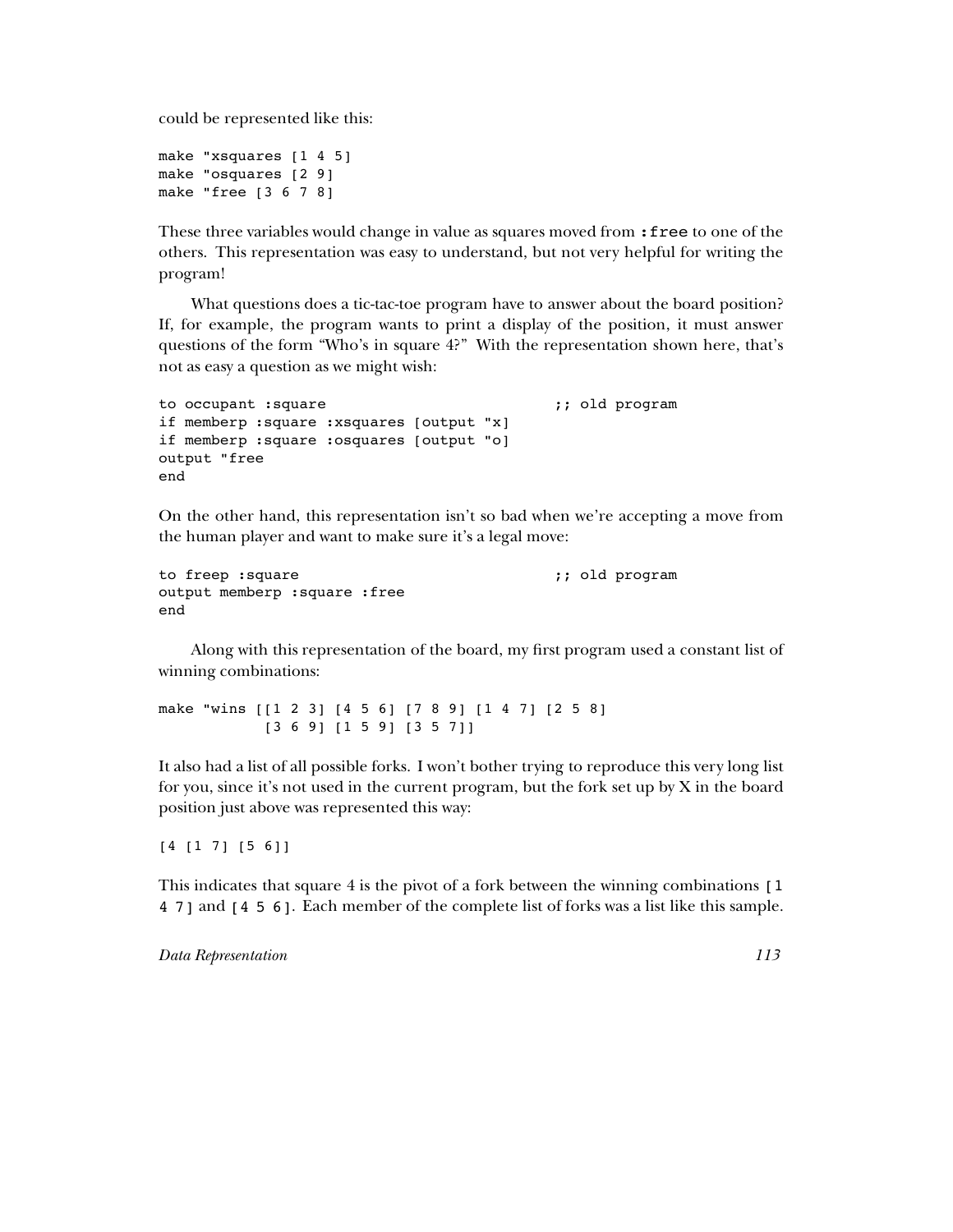The list of forks was fairly long. Each edge square is the pivot of a fork. Each corner square is the pivot of three forks. The center square is the pivot of six forks. This adds up to 22 forks altogether.

Each time the program wanted to choose a move, it would first check all eight possible winning combinations to see if two of the squares were occupied by the program and the third one free. Since any of the three squares might be the free one, this is a fairly tricky program in itself:

```
to checkwin : candidate : mysquares : free ;; old program
if memberp first :candidate :free ~
   [output check1 butfirst :candidate :mysquares]
if memberp last :candidate :free ~
  [output check1 butlast :candidate :mysquares]
if memberp first butfirst :candidate :free ~
  [output check1 list first :candidate last :candidate :mysquares]
output "false
end
to check1 :sublist :mysquares ;; old program
output and (memberp first :sublist :mysquares) ~
          (memberp last :sublist :mysquares)
end
```
This procedure was fairly slow, especially when invoked eight times, once for each possible win. But the procedure to check each of the possible forks was even worse!

In the program that I wrote for the first edition of *Computer Science Logo Style*, a very different approach is used. This approach is based on the realization that, at any moment, a particular winning combination may be free for anyone (all three squares free), available only to one player, or not available to anyone. It's silly for the program to go on checking a combination that can't possibly be available. Instead of a single list of wins, the new program has three lists:

mywins yourwins wins available to the opponent freewins wins available to anyone wins available to the computer

Once I decided to organize the winning combinations in this form, another advantage became apparent: for each possible winning combination, the program need only remember the squares that are free, not the ones that are occupied. For example, the board position shown above would contain these winning combinations, supposing the computer is playing X: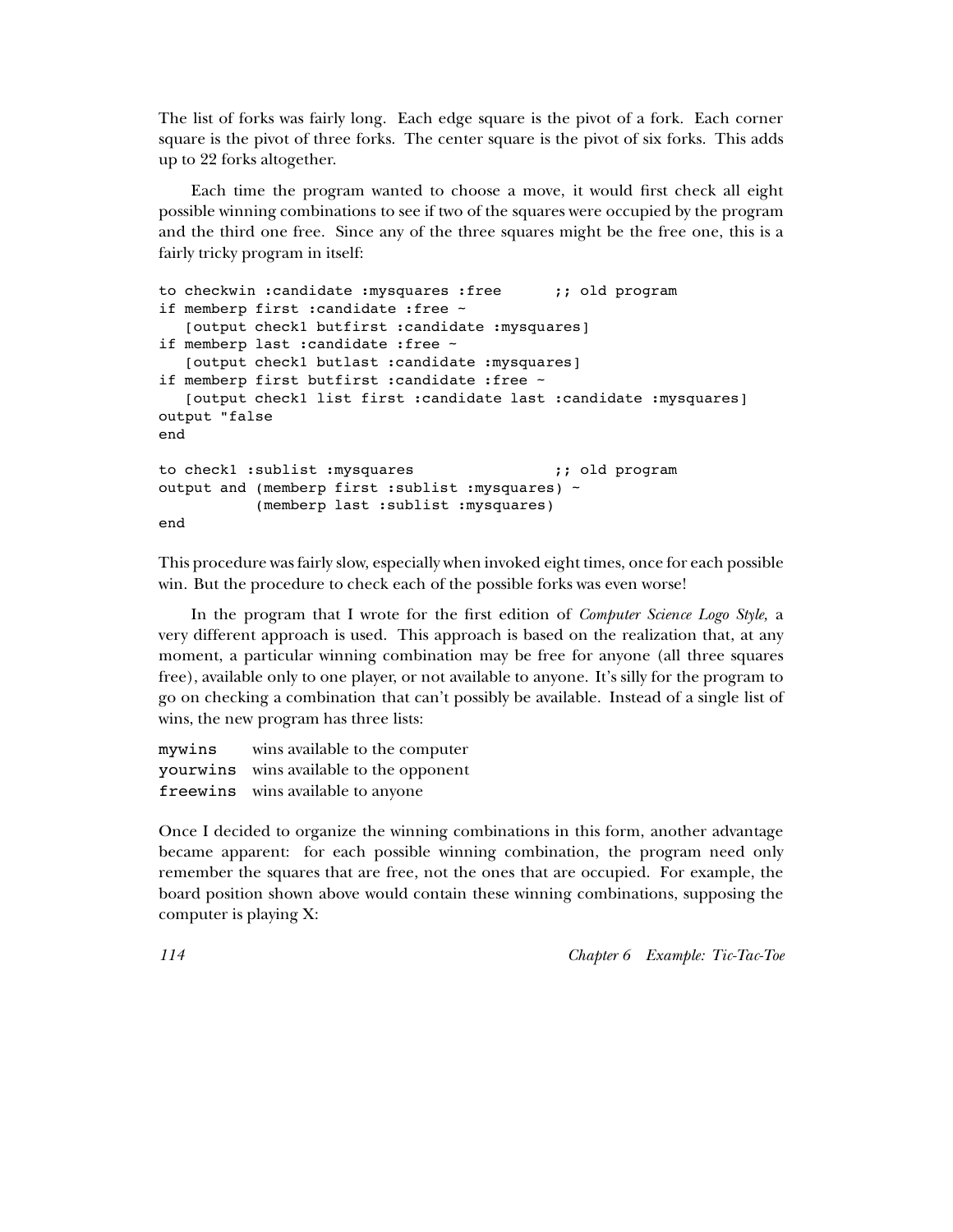```
make "mywins [[7] [6] [3 7]]
make "yourwins [[3 6] [7 8]]
make "freewins []
```
The sublist  $[7]$  of :mywins indicates that the computer can win simply by filling square 7. This list represents the winning combination that was originally represented as [1] 4 7] , but since the computer already occupies squares 1 and 4 there is no need to remember those numbers.

for two reasons, compared with the checkwin procedure above. First, only those combinations in: mywins must be checked, instead of all eight every time. Second, an like  $[7]$  and  $[6]$  in the example above. The procedure  $\operatorname{\textsf{single}}$  looks for such a list: The process of checking for an immediate win is streamlined with this representation immediate win can be recognized very simply, because it is just a list with one member,

```
to single : list \qquad \qquad ; old program
output find [equalp (count ?) 1] :list
end
```
The input to single is either : mywins, to find a winning move for the computer (rule 1), or  $:y$  ourwins, to find and block a winning move for the opponent (rule 2).

Although this representation streamlines the strategy computation (the pickmove part of the program), it makes the recording of a move quite difficult, because combinations must be moved from one list to another. That part of the program was quite intricate and hard to understand.

### **Arrays**

This new program uses two representations, one for the interactive part of the program slightly different) after each move. But Logo provides another data type, the *arra*y, which and one for the strategy computation. The first of these is simply a collection of nine words, one per square, each of which is the letter X, the letter O, or the number of the square. With this representation, recording a move means changing one of the nine words. It would be possible to keep the nine words in a list, and compute a new list (only allows for changing one member while keeping the rest unchanged.

how big it will be; there aren't any constructors like sentence to lengthen an array. If arrays allow for easy modification and lists don't, why not always use arrays? Why did I begin the book with lists? The answer is that each data type has advantages and disadvantages. The main disadvantage of an array is that you must decide in advance

#### *Arrays 115*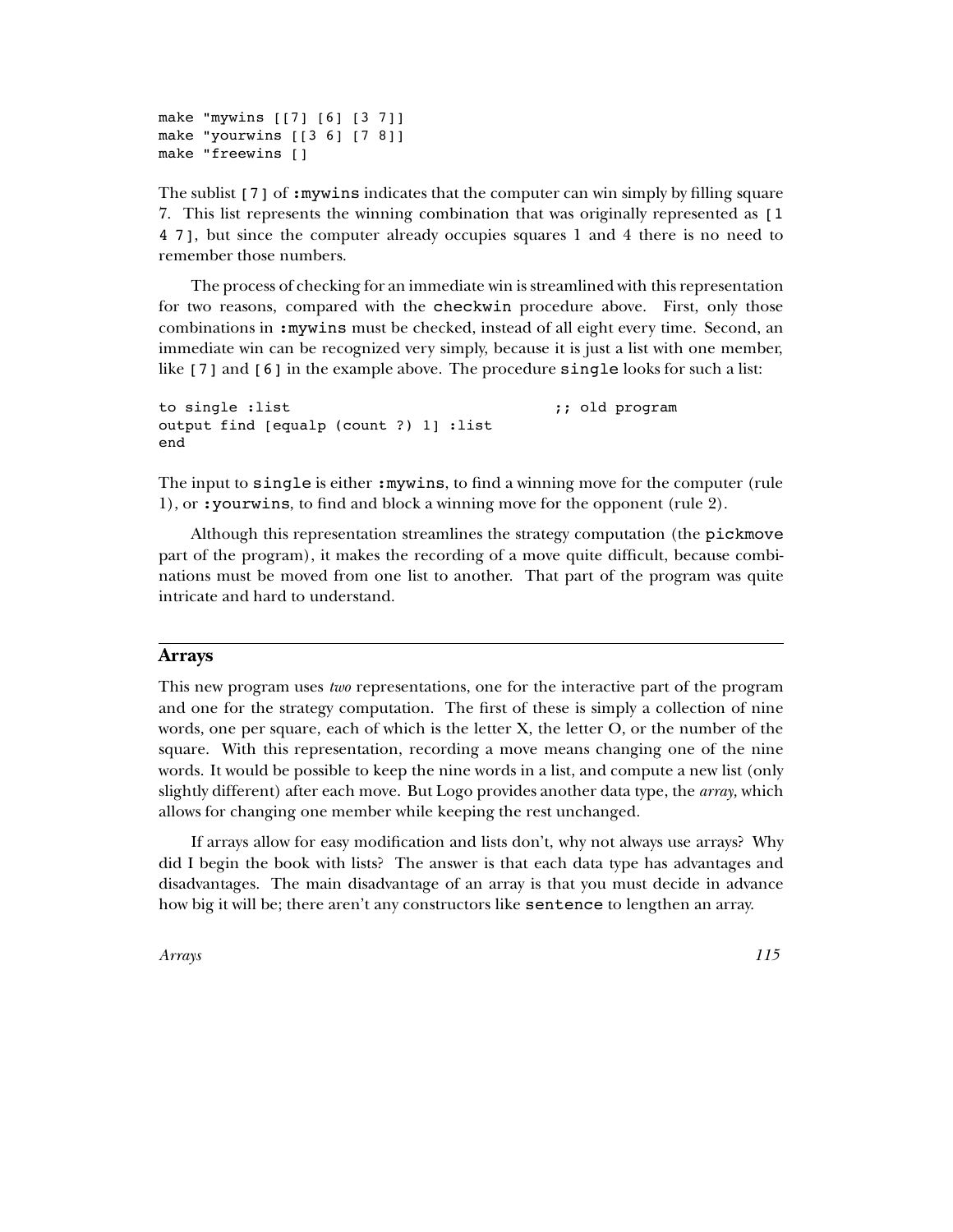has nine squares. The <code>init</code> procedure creates the position array with the instruction In this case, the fixed length of an array is no problem, because a tic-tac-toe board

make "position {1 2 3 4 5 6 7 8 9}

The braces { } indicate an array in the same way that brackets indicate a list.

If player X moves in square 7, we can record that information by saying

setitem 7 :position "x

(Of course, the actual instruction in procedures meplay and youplay uses variables instead of the specific values  $7$  and X.) Setitem is a command with three inputs: a number indicating which member of the array to change, the array itself, and the new value for the specified member.

To find out who owns a particular square, we could write this procedure:

```
to occupant :square
output item :square :position
end
```
(The item operation can select a member of an array just as it can select a member of a list or of a word.) In fact, though, it turns out that I don't have an  ${\tt occupant}$  procedure item in a similar way, as in this example: in this program. But the parts of the program that examine the board position do use

to freep :square output numberp item :square :position end

array . It takes a number as argument, indicating how many members the array should program can then use setitem to assign different values to the members. To create an array without explicitly listing all of its members, use the operation have. It returns an array of the chosen size, in which each member is the empty list. Your

The only primitive operation to select a member of an array is item. Word-andlist operations such as butfirst can't be used with arrays. There are operations arraytolist and listtoarray to convert a collection of information from one data type to the other.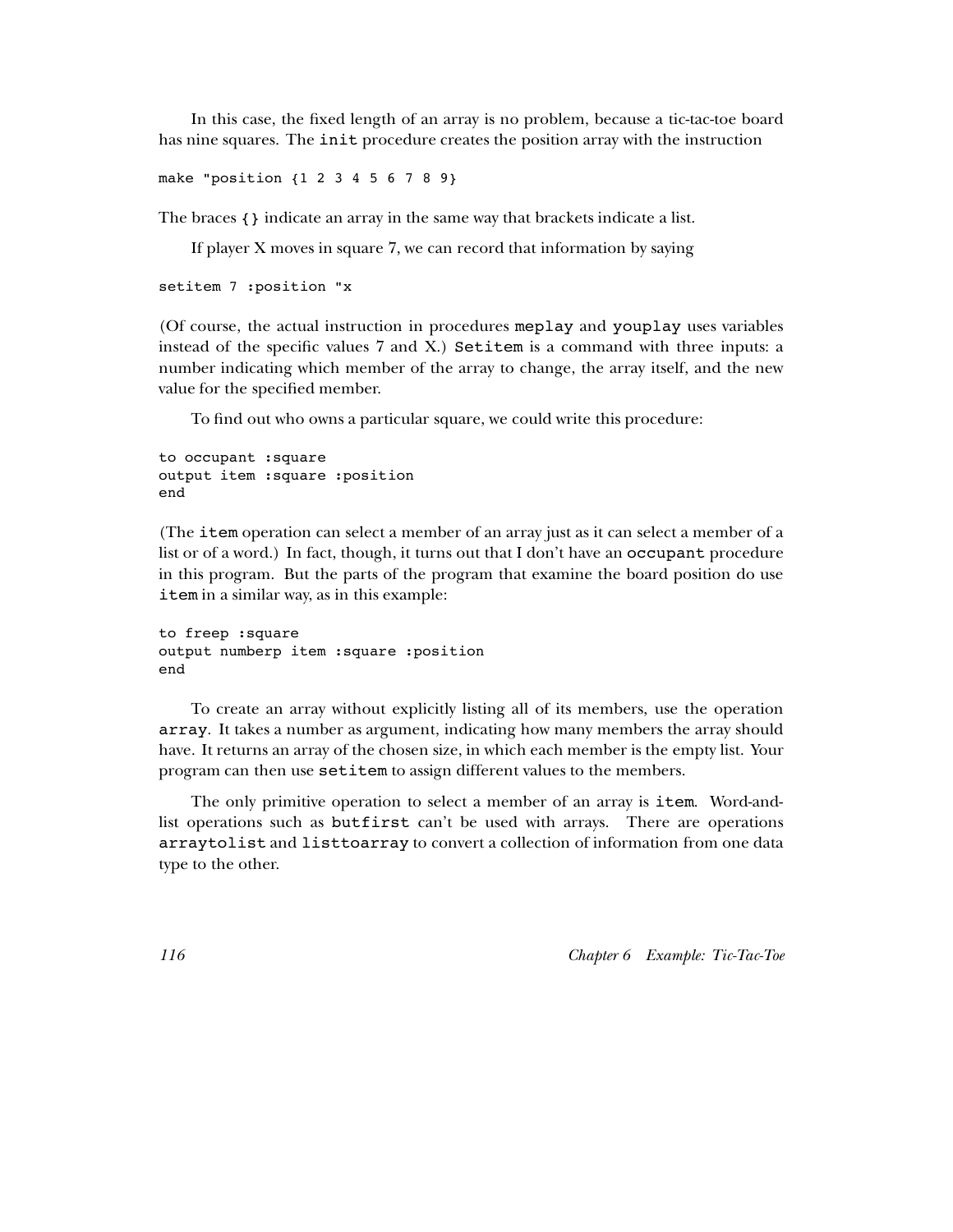# **Triples**

The position array works well as a long-term representation for the board position, because it's easy to update; it also works well for interaction with the human player, because it's easy to find out the status of a particular square. But for computing the program's moves, we need a representation that makes it easy to ask questions such as "Is there a winning combination for my opponent on the next move?" That's why, in the first edition of these books, I used the representation with three lists of possible winning combinations.

When Matthew Wright and I wrote the book *Simply Scheme*, we decided that the general idea of combinations was a good one, but the three lists made the program more complicated than necessary. Since there are only eight possible winning combinations in the first place, it's not so slow to keep one list of all of them, and use that list as the basis for all the questions we ask in working out the program's strategy. If the current board position is

$$
\begin{array}{c|c}\nx & o & \\
\hline\nx & x & \\
\hline\n & 0\n\end{array}
$$

compact and easier to read. Each of these words is called a *triple*. The job of procedure we represent the three horizontal winning combinations with the words  $xo3$ ,  $xx6$ , and 780. Each combination is represented as a three-"letter" word containing an x or an o for an occupied square, or the square's number for a free square. By using words make.triples is to combine the information in the position array with a list of the instead of lists for the combinations, we make the entire set of combinations more eight winning combinations:

**show make.triples** ? [xo3 xx6 78o xx7 ox8 36o xxo 3x7]

 $\texttt{Make-triples}$  takes no inputs because the list of possible winning combinations is built into it, and the position array is in ttt's local variable position:

```
to make.triples
output map "substitute.triple [123 456 789 147 258 369 159 357]
end
to substitute.triple :combination
output map [item ? :position] :combination
end
```
*Triples 117*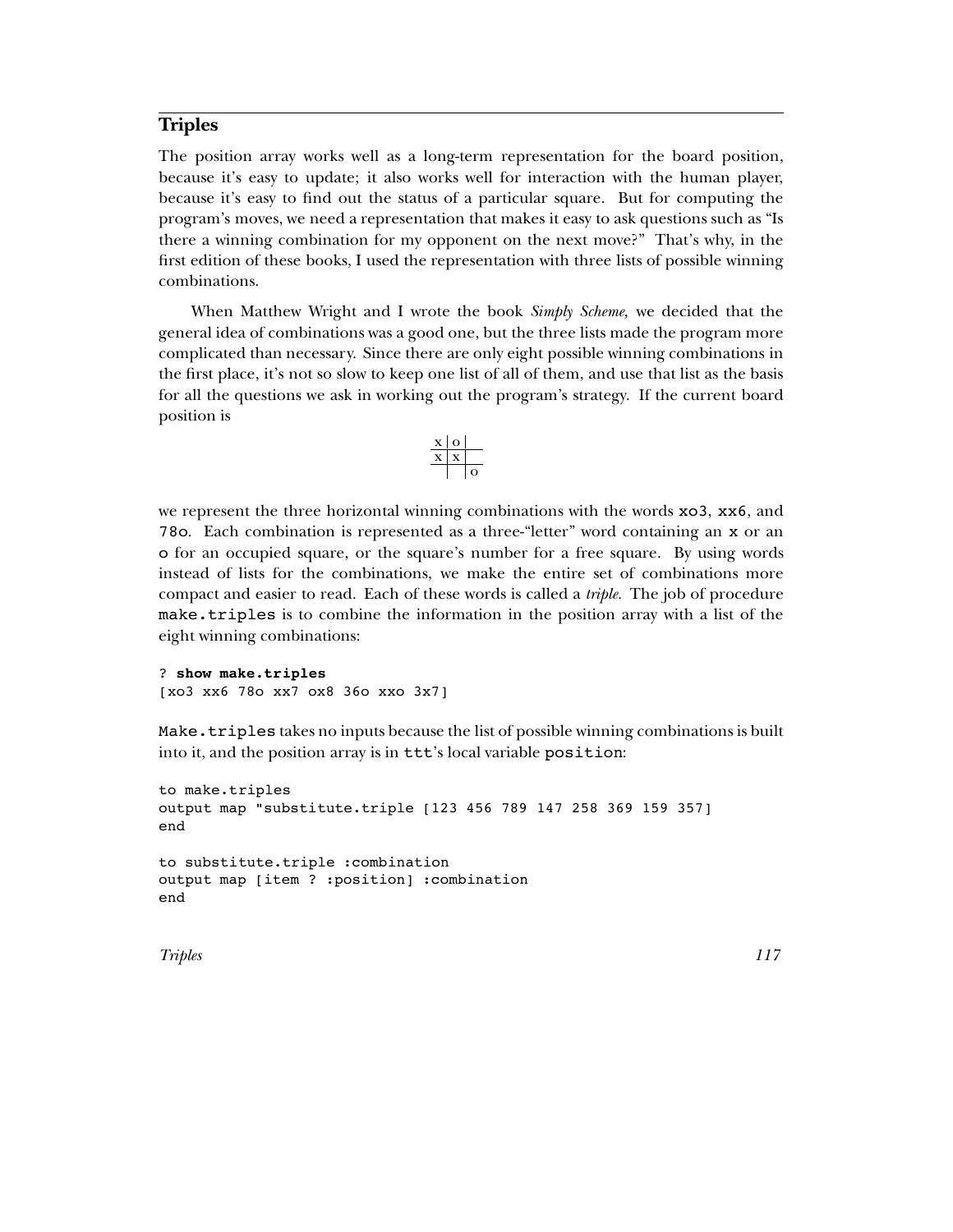It uses map twice, once in make.triples to compute a function of each possible winning combination, and once in  $\texttt{substitute.title}$  a compute a function of each square in a given combination. (That latter function is the one that looks up the square in the array : position.) This short subprogram will repay careful attention.

questions about the status of the game. For example, in the top-level  $ttt$  procedure we Once the program can make the list of triples, we can use that to answer many must check on each move whether or not a certain player has already won the game. Here's how:

```
to already.wonp :player
output memberp (word :player :player :player) (make.triples)
end
```
If we had only the position array to work with, it would be complicated to check all the whether the word xxx or the word **000** appears in that list. possible winning combinations. But once we've made the list of triples, we can just ask

Here is the actual top-level procedure definition:

```
to ttt
local [me you position]
draw.board
init
if equalp :me "x [meplay 5]
forever [
 if already.wonp :me [print [I win!] stop]
 if tiedp [print [Tie game!] stop]
 youplay getmove \hspace{1.6cm} ; ask person for move
 if already.wonp :you [print [You win!] stop]
 if tiedp [print [Tie game!] stop]
 meplay pickmove make.triples ;; compute program's move
]
end
```
Notice that position is declared as a local variable. Because of Logo's dynamic scope, all of the subprocedures in this project can use position as if it were a global variable, but Logo will "clean up" after the game is over.

or the human opponent plays first. The value of  $me$  will be either the word  $\mathbf x$  or the word  $\circ$ , whichever letter the program itself is playing. Similarly, the value of you will be x or  $\circ$ Two more such quasi-global variables are used to remember whether the computer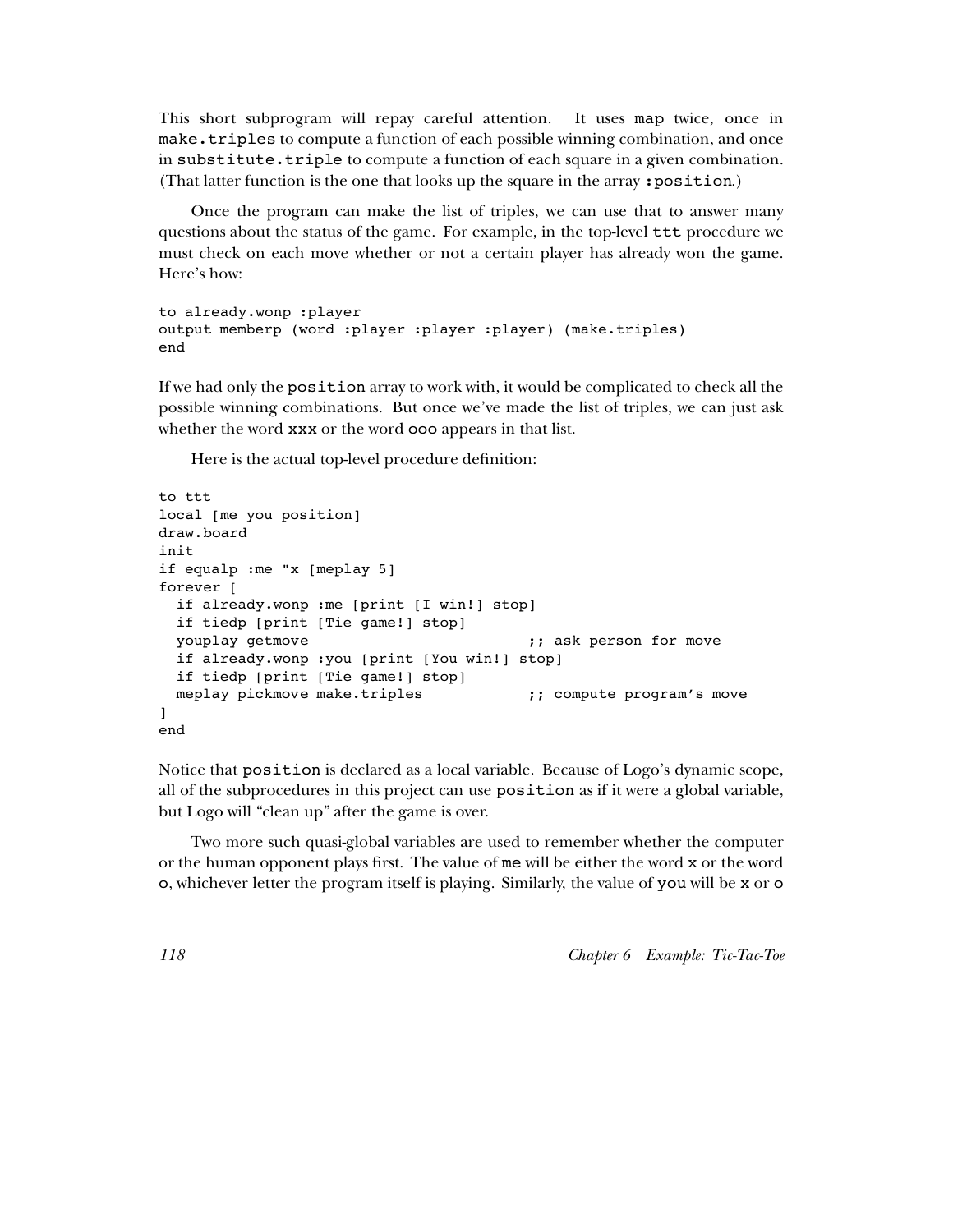by the initialization procedure init. to indicate the letter used by the opponent. All of these variables are given their values

This information could have been kept in the form of a single *flag variable*, called something like mefirst, that would contain the word true if the computer is X, or false if the computer is O. (A flag variable is one whose value is always true or false, just as a predicate is a procedure whose output is  $true$  or  $false$ .) It would be used something like this:

if :mefirst [draw "x :square] [draw "o :square]

But it turned out to be simpler to use two variables and just say

draw :me :square

One detail in the final program that wasn't in my first rough draft is the instruction

if equalp :me "x [meplay 5]

just before the forever loop. It was easier to write the loop so that it always gets the human opponent's move first, and then computes a move for the program, rather than having two different loops depending on which player goes first. If the program moves first, its strategy rules would tell it to choose the center square, because there is nothing better to do when the board is empty. By checking for that case before the loop, we are ready to begin the loop with the opponent as the next to move.

## **Variables in the Workspace**

top-level make instructions rather than set up by init, because their values are never changed. Their names are box1 through box9, and their values are the coordinates on the graphics screen of the center of each square. For example, : box1 is [-40 50]. These variables are used by move, a subprocedure of draw, to know where to position There are nine global variables that are part of the workspace, entered directly with the turtle before drawing an X or an O.

are sort of second-class citizens in workspace files. In many versions of Logo the 10ad The use of variables loaded with a workspace file, rather than given values by an initialization procedure, is a practice that Logo encourages in some ways and discourages in others. Loading variables in a workspace file makes the program start up faster, because it decreases the amount of initialization required. On the other hand, variables

*Variables in the Workspace 119*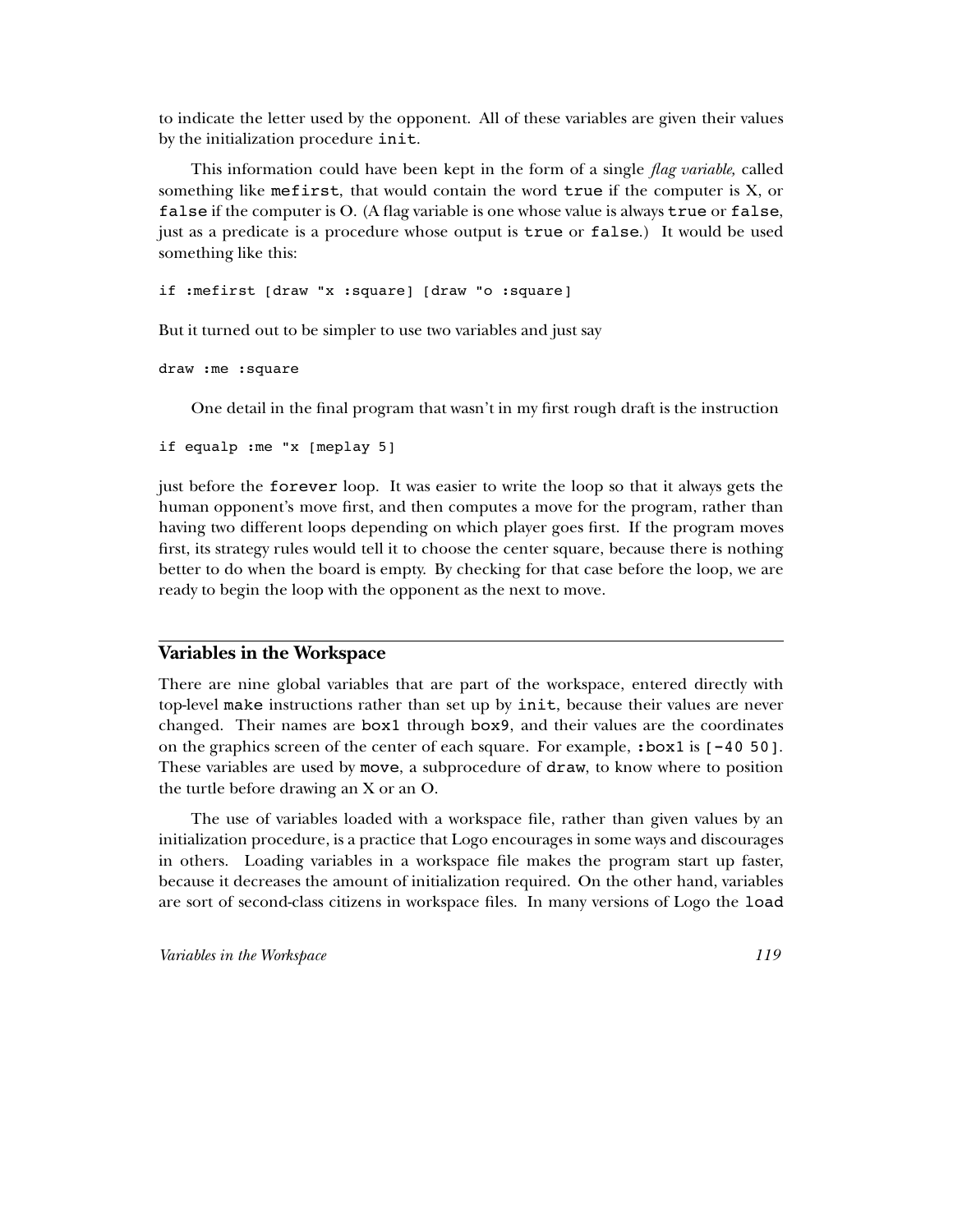the variables. Similarly, save often reports the number of procedures saved, but not the command lists the names of the procedures in the workspace file, but not the names of number of variables. It's easy to create global variables and forget that they're there.

a *constant*; it has a name and a value, like a variable, but you can't give it a new value in from changing its value. But being able to *say* that something is a constant makes the Certainly preloading variables makes sense only if the variables are really constants; in other words, a variable whose value may change during the running of a program should be initialized explicitly when the program starts. Otherwise, the program will probably give incorrect results if you run it a second time. (One of the good ideas in the programming language Pascal is that there is a sort of thing in the language called mid-program. In Logo, you use a global variable to hold a constant, and simply refrain program easier to understand.)

One reason the use of preloaded variables is sometimes questioned as a point of style is that when people are sloppy in their use of global variables, it's hard to know which are really meant to be preloaded and which are just left over from running the program. That is, if you write a program, test it by running it, and then save it on a diskette, any global variables that were created during the program execution will still be in the workspace when you load that diskette file later. If there are five intentionally-loaded variables along with 20 leftovers, it's particularly hard for someone to understand which are which. This is one more reason not to use global variables when what you really want are variables local to the top-level procedure.

# **The User Interface**

The only part of the program that really interacts with the human user is getmove, the procedure that asks the user where to move.

```
to getmove
local "square
forever [
 type [Your move:]
 make "square readchar
 print :square
 if numberp :square
     [if and (:square > 0) (:square < 10)
         [if freep : square [output : square]]]
 print [not a valid move.]
]
end
```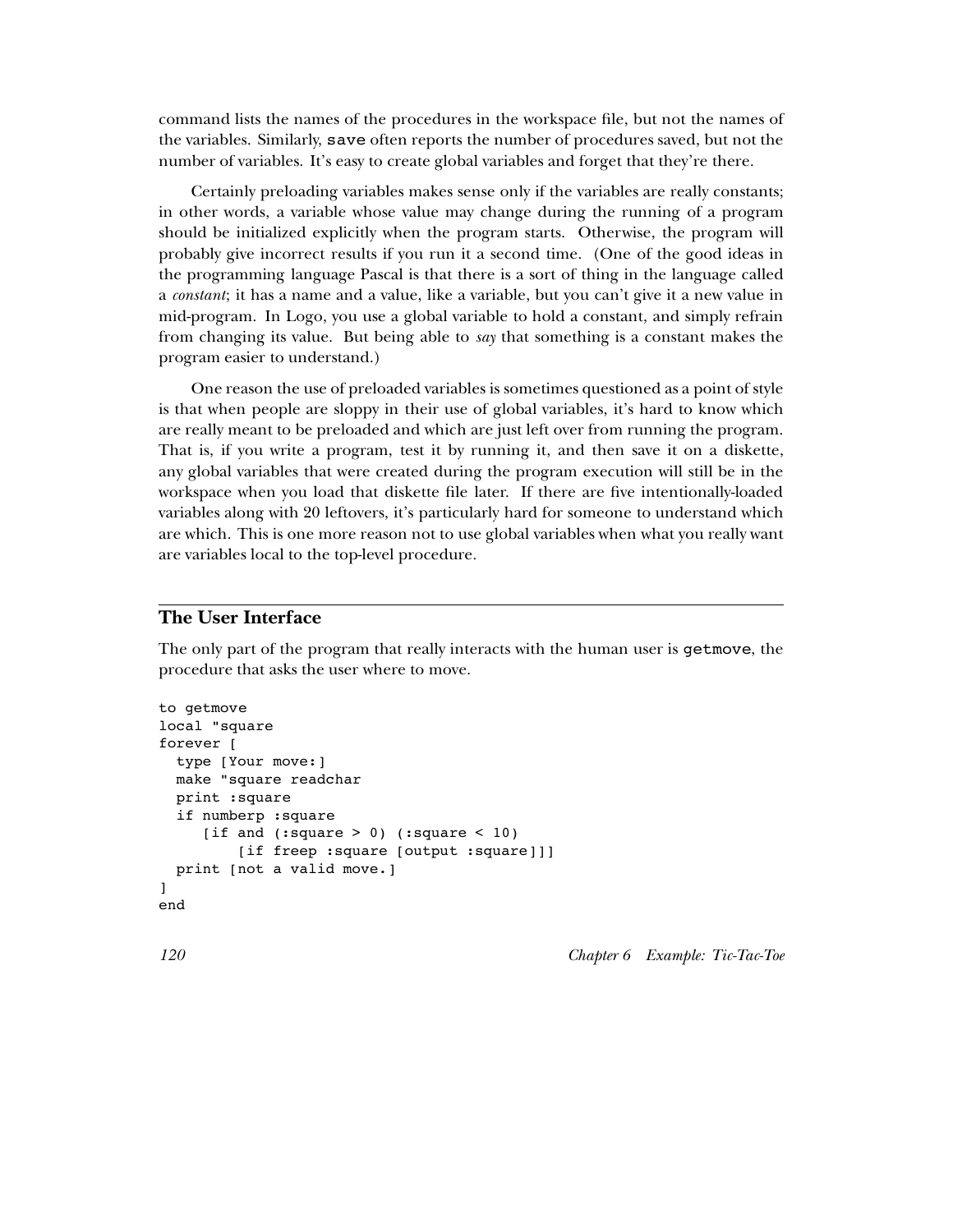chosen to use readchar to read what the player types. This primitive operation, with met Logo's readlist primitive for line at a time typing.) Notice that if tic-tac-toe had There are two noteworthy things about this part of the program. One is that I've no inputs, waits for the user to type any single character on the keyboard, and outputs whatever character the user types. This "character at a time" interaction is in contrast with the more usual "line at a time" typing, in which you can type characters, erase some if you make a mistake, and finally use the RETURN or ENTER key to indicate that the entire line you've typed should be made available to your program. (In Chapter 1 you ten or more squares in its board I wouldn't have been able to make this choice, because the program would have to allow the entry of two-digit numbers.

does not display (or *echo*) the character that you type on the computer screen. That's Readchar was meant for fast-action programs such as video games. It therefore why getmove includes a print instruction to let the user see what she or he has typed!

are notoriously error-prone! The user is *supposed* to type a number between 1 and 9. The second point to note in getmove is how careful it is to allow for the possibility the number? predicate to double-check that the result was indeed a number. But in getmove we are dealing with a value that was typed by a human being, and human beings character that isn't a number at all. Therefore, getmove first checks that what the user get a Logo error message if <code>getmove</code> used the <code><</code> operation with a non-numeric input.) input to freep. of a user error. Ordinarily, when one procedure uses a value that was computed by another procedure, the programmer can assume that the value is a legitimate one for the intended purpose. For example, when you invoke a procedure that computes a number, you assume that you can add the output to another number; you don't first use But perhaps someone's finger might slip and type a zero instead of a nine, or even some typed is a number. If so, it then checks that the number is in the allowed range. (We'd Only if these conditions are met do we use the user's number as the square-selecting

# **Implementing the Strategy Rules**

To determine the program's next move, ttt invokes pickmove; since many of the strategy rules will involve an examination of possible winning combinations, pickmove is given the output from make.triples as its input.

importance. So the structure of pickmove should be something like this: The strategy I worked out for the program consists of several rules, in order of

*Implementing the Strategy Rules 121*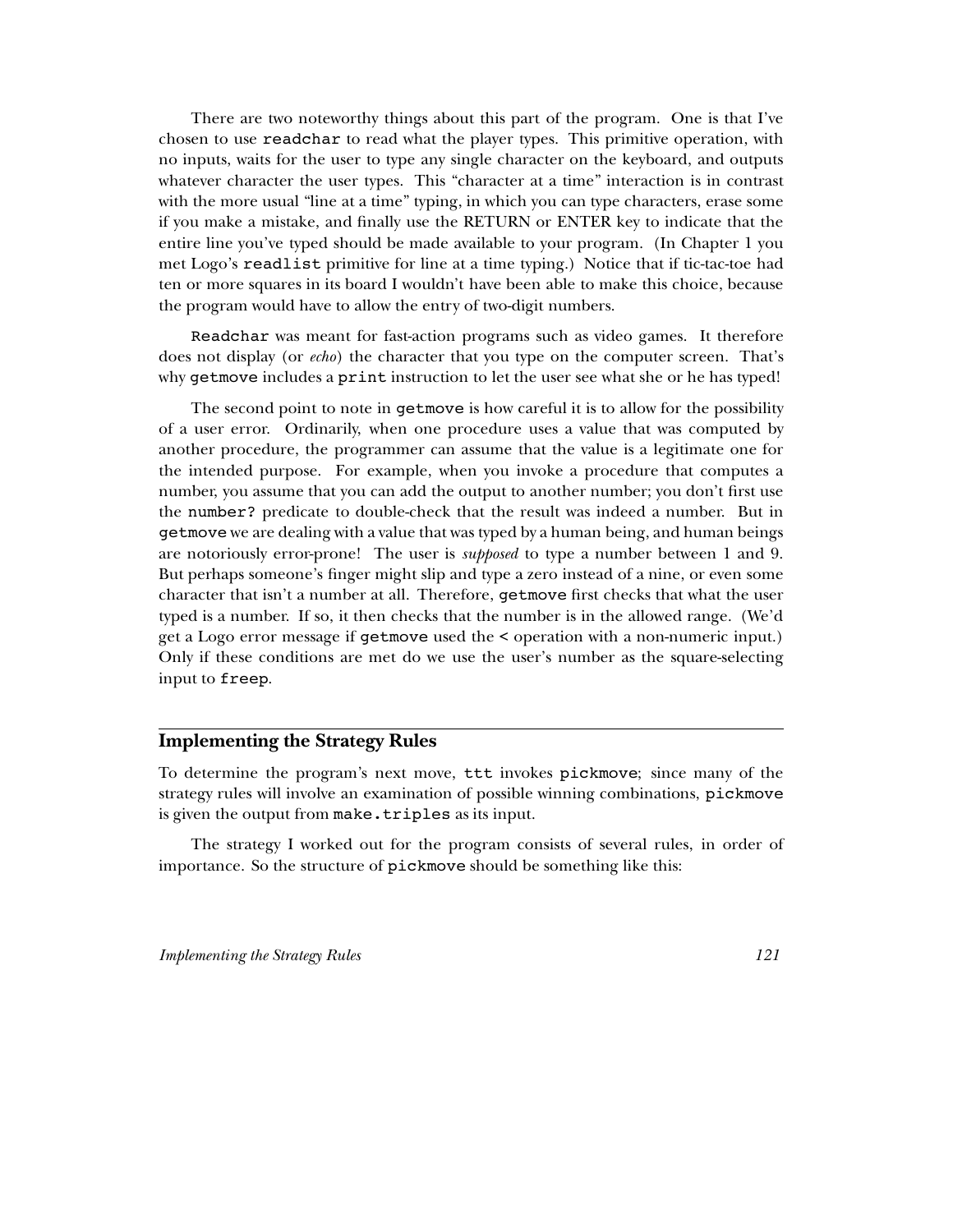```
if first.rule.works [output first.rule's.square]
if second.rule.works [output second.rule's.square]
to pickmove :triples
...
end
```
This structure would work, but it would be very inefficient, because the procedure to determine whether a rule is applicable does essentially the same work as the procedure to choose a square by following the rule. For example, here's a procedure to decide whether or not the program can win on this move:

```
to can.i.win.now
output not emptyp find "win.nowp :triples
end
to win.nowp :triple
output equalp (filter [not numberp ?] :triple) (word :me :me)
end
```
The subprocedure win.nowp decides whether or not a particular triple is winnable whichever of X or O the program is playing. For example,  $3xx$  is a winnable triple if the on this move, by looking for a triple containing one number and two letters equal to program is playing X.

The procedure to pick a move if there is a winnable triple also must apply  $\verb|win.nowp|$ to the triples:

```
to find.winning.square
output filter "numberp find "win.nowp :triples
end
```
If there is a winnable triple 3xx, then the program should move in square 3. We find that out by looking for the number within the first winnable triple we can find.

fact that the procedure I've called  $\mathtt{find}$  . <code>winning</code> . <code>square</code> will return a distinguishable It seems inelegant to find a winnable triple just to see if there are any, then find the same triple again to extract a number from it. Instead, we take advantage of the value—namely, an empty list—if there is no winnable triple. We say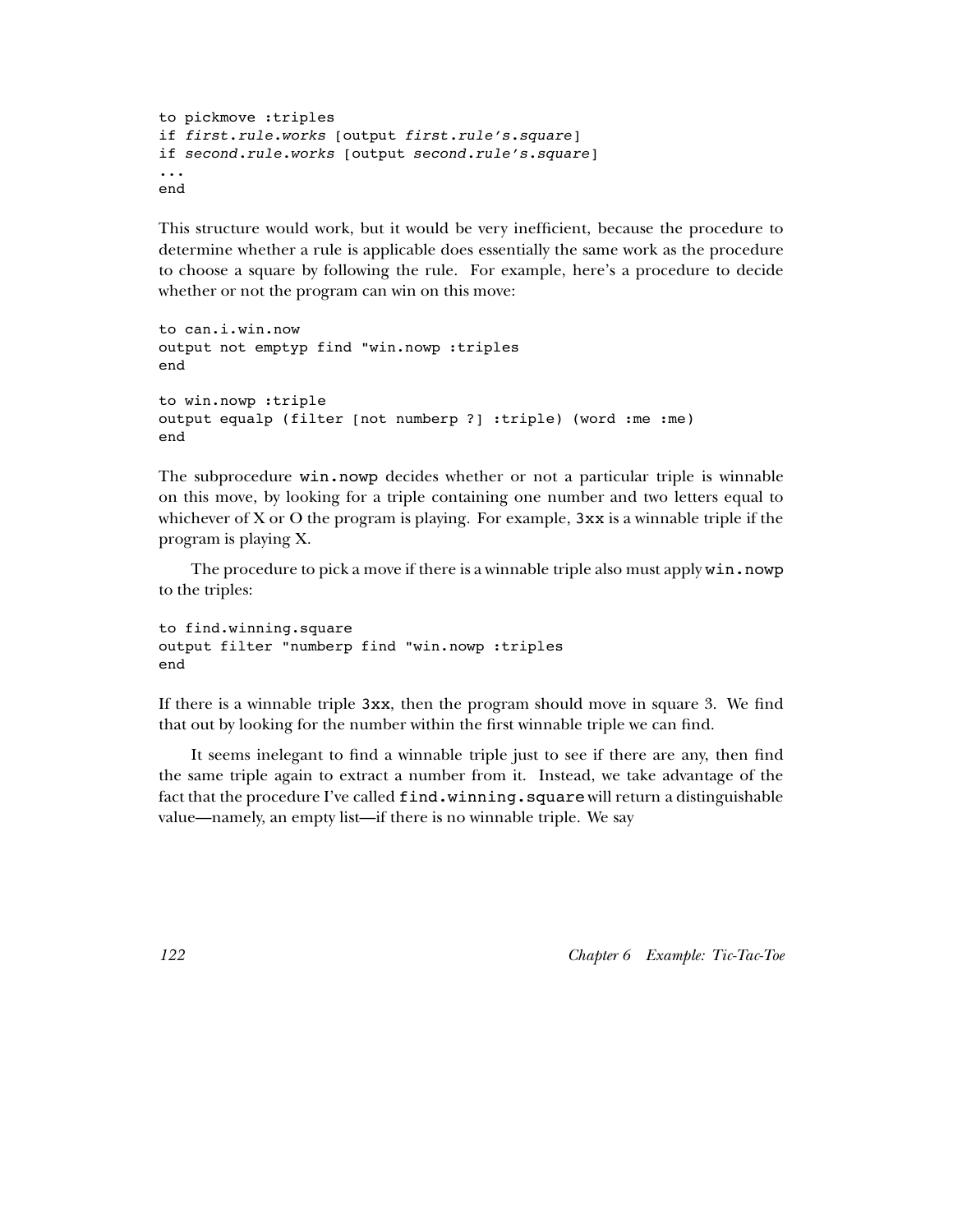```
to pickmove :triples
local "try
make "try find.winning.square
if not emptyp :try [output :try]
...
end
```
In fact, instead of the procedure find.winning.square the actual program uses a similar <code>find.win</code> procedure that takes the letter X or O as an input; this allows the same procedure to check both rule 1 (can the computer win on this move) and rule 2 (can the opponent win on the following move).

Pickmove checks each of the strategy rules with a similar pair of instructions:

```
make "try something
if not emptyp :try [output :try]
```
Here is the complete procedure:

```
to pickmove :triples
local "try
make "try find.win : me \qquad \qquad ; rule 1: can computer win?
if not emptyp :try [output :try]
make "try find.win :you ; rule 2: can opponent win?
if not emptyp :try [output :try]
make "try find.fork \qquad \qquad ; rule 3: can computer fork?
if not emptyp :try [output :try]
                                     ; rule 4: can computer force?
if not emptyp :try [output :try]
output find [memberp ? : position] [5 1 3 7 9 2 4 6 8] ; rules 5-7
end
```
The procedures that check for each rule have a common flavor: They all use  $\mathtt{filter}$ and find to select interesting triples and then to select an available square from the Logo feature I haven't described before. Here is  $\mathtt{find.fork:}$ chosen triple. I won't go through them in complete detail, but there's one that uses a

```
to find.fork
local "singles
make "singles singles : me ; find triples like 14x, x23
if emptyp :singles [output []]
output repeated.number reduce "word :singles ; find square in two triples
end
```
*Implementing the Strategy Rules 123*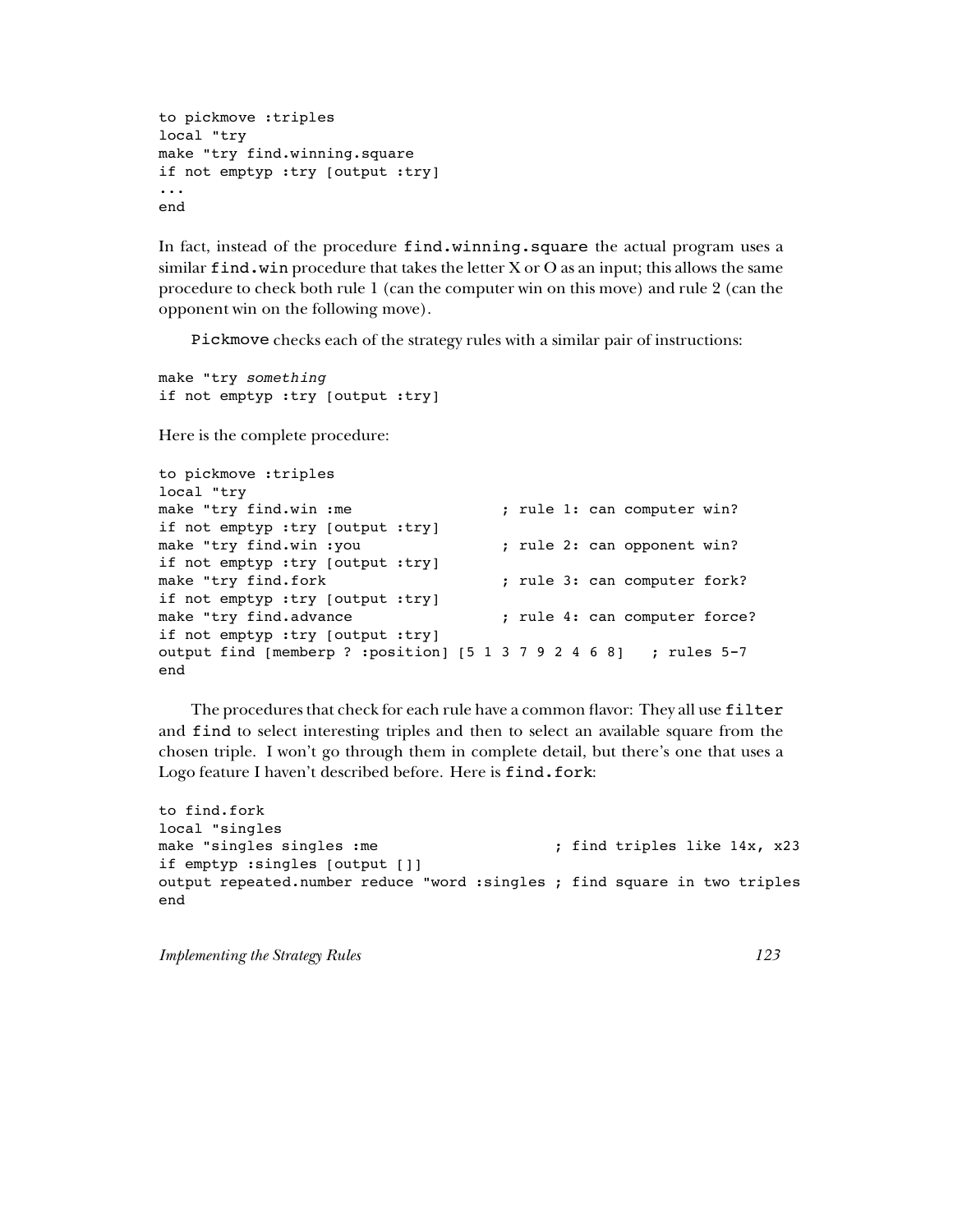Suppose the computer is playing X and the board looks like this:

$$
\begin{array}{c|c}\n\hline\nx & o \\
\hline\nx & o \\
\hline\n0\n\end{array}
$$

Find.fork singles calls (a straightforward procedure that you can read in the complete listing at the end of this chapter) to find all the triples containing one X and two vacant squares. It outputs

[4x6 x47 3x7]

indicating that the middle row, the left column, and one of the diagonals meet these conditions. To find a fork, we must find a vacant square that is included in two of these triples. The expression

```
reduce "word :singles
```
strings these triples together into the word  $4x6x473x7$ . The job of  $repeated$  . number is to find a digit that occurs more than once in this word. Here is the procedure:

```
to repeated.number :squares
output find [memberp ? ?rest] filter "numberp :squares
end
```
The expression

filter "numberp :squares

gives us the word 464737, which is the input word with the letters removed. We use find to find a repeated digit in this number. The new feature is the use of ?rest in the predicate template

[memberp ? ?rest]

Prest represents the part of the input to find (or any of the other higher-order functions that understand templates) to the right of the value being used as ?. So in this example, find first computes the value of the expression

memberp 4 64737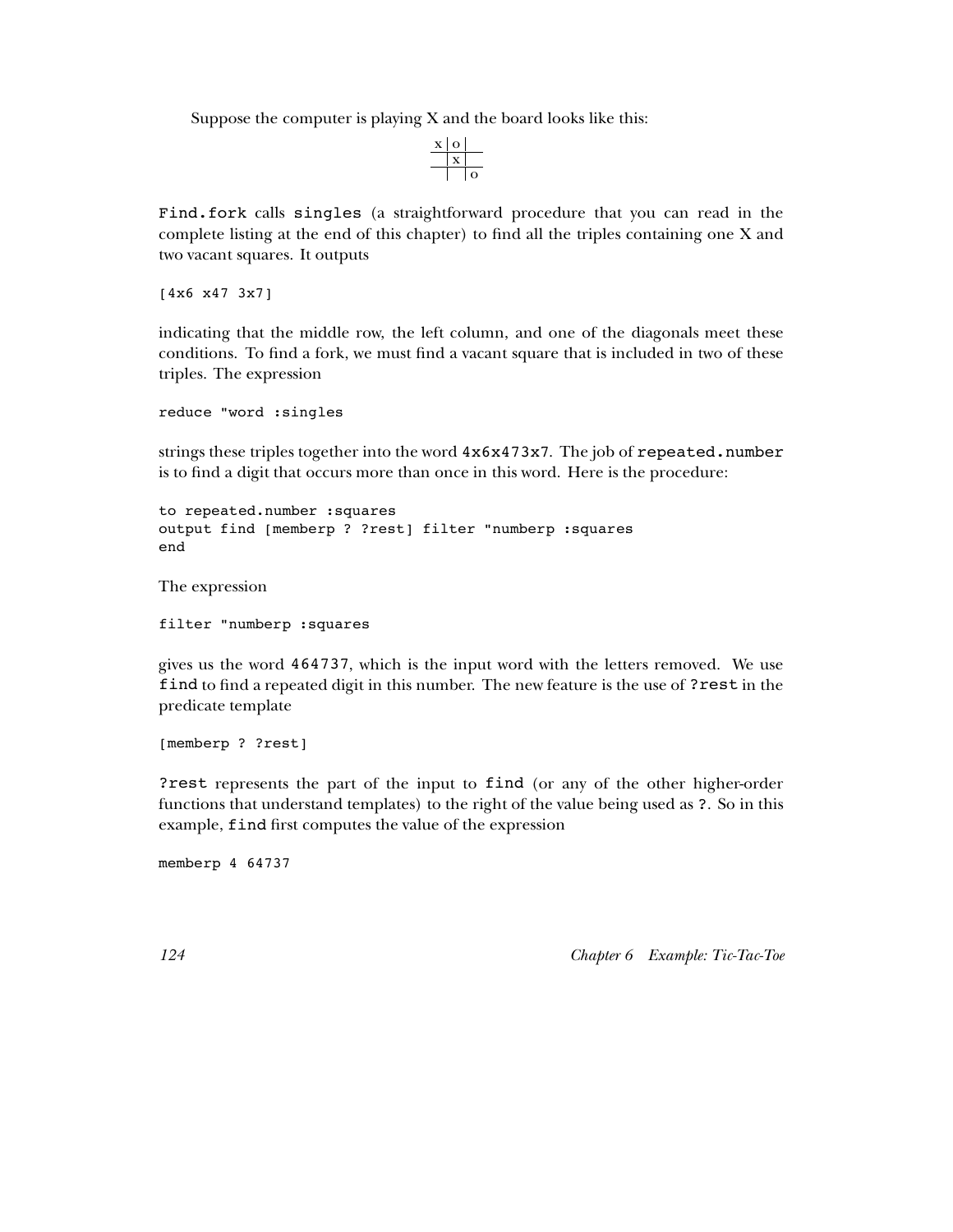This happens to be  $true$ , so find returns the value 4 without looking at the remaining digits. But if necessary, find would have gone on to compute

memberp 6 4737 memberp 4 737 memberp 7 37 memberp 3 7 memberp 7 "

(using the empty word as ?rest in the last line) until one of these turned out to be true.

# **Further Explorations**

The obvious first place to look for improvements to this project is in the strategy.

At the beginning of the discussion about strategy, I suggested that one possibility would be to make a complete list of all possible move sequences, with explicit next-move choices recorded for each. How many such sequences are there? If you write the program in a way that considers rotations of the board as equivalent, perhaps not very many. For example, if the computer moves first (in the center, of course) there are really only two responses the opponent can make: a corner or an edge. Any corner is equivalent to any other. From that point on, the entire sequence of the game can be forced by the computer, to a tie if the opponent played a corner, or to a win if the opponent played an edge. If the opponent moves first, there are three cases, center, corner, or edge. And so on.

An intermediate possibility between the complete list of cases and the more general rules I used would be to keep a complete list of cases for, say, the first two moves. After that, general rules could be used for the "endgame." This is rather like the way people, and some computer programs, play chess: they have the openings memorized, and don't really have to start thinking until several moves have passed. This book-opening approach is particularly appealing to me because it would solve the problem of the anomalous sequence that made such trouble for me in rule 4.

a learning program. The program might recognize an immediate win (rule 1) and the A completely different approach would be to have no rules at all, but instead to write threat of an immediate loss (rule 2), but otherwise it would move randomly and record the results. If the computer loses a game, it would remember the last unforced choice it made in that game, and keep a record to try something else in the same situation next time. The result, after many games, would be a complete list of all possible sequences, as I suggested first, but the difference is that you wouldn't have to do the figuring out

*Further Explorations 125*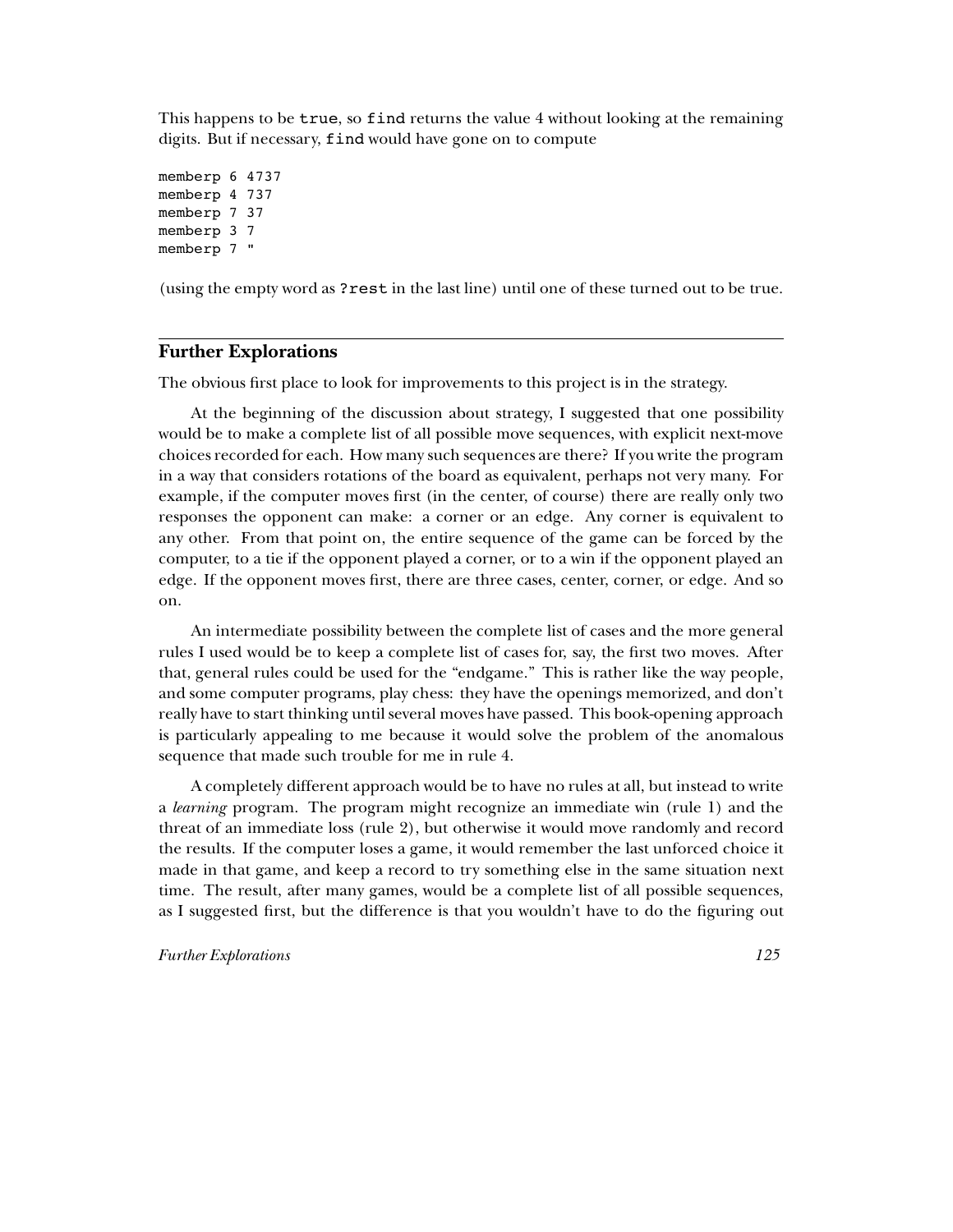of each sequence. Such learning programs are frequently used in the field of artificial intelligence.

It is possible to combine different approaches. A famous checkers-playing program written by Arthur Samuel had several general rules programmed in, like the ones in this tic-tac-toe program. But instead of having the rules arranged in a particular priority sequence, the program was able to learn how much weight to give each rule, by seeing which rules tended to win the game and which tended to lose.

If you're tired of tic-tac-toe, another possibility would be to write a program that plays some other game according to a strategy. Don't start with checkers or chess! Many people have written programs in which the computer acts as dealer for a game of Blackjack; you could reverse the roles so that you deal the cards, and the computer tries to bet with a winning strategy. Another source of ideas is Martin Gardner, author of many books of mathematical games.

## **Program Listing**

```
;; Overall orchestration
to ttt
local [me you position]
draw.board
init
if equalp :me "x [meplay 5]
forever [
 if already.wonp :me [print [I win!] stop]
 if tiedp [print [Tie game!] stop]
 youplay getmove \qquad \qquad ; ask person for move
 if already.wonp :you [print [You win!] stop]
 if tiedp [print [Tie game!] stop]
 meplay pickmove make.triples ;; compute program's move
]
end
to make.triples
output map "substitute.triple [123 456 789 147 258 369 159 357]
end
to substitute.triple :combination
output map [item ? :position] :combination
end
```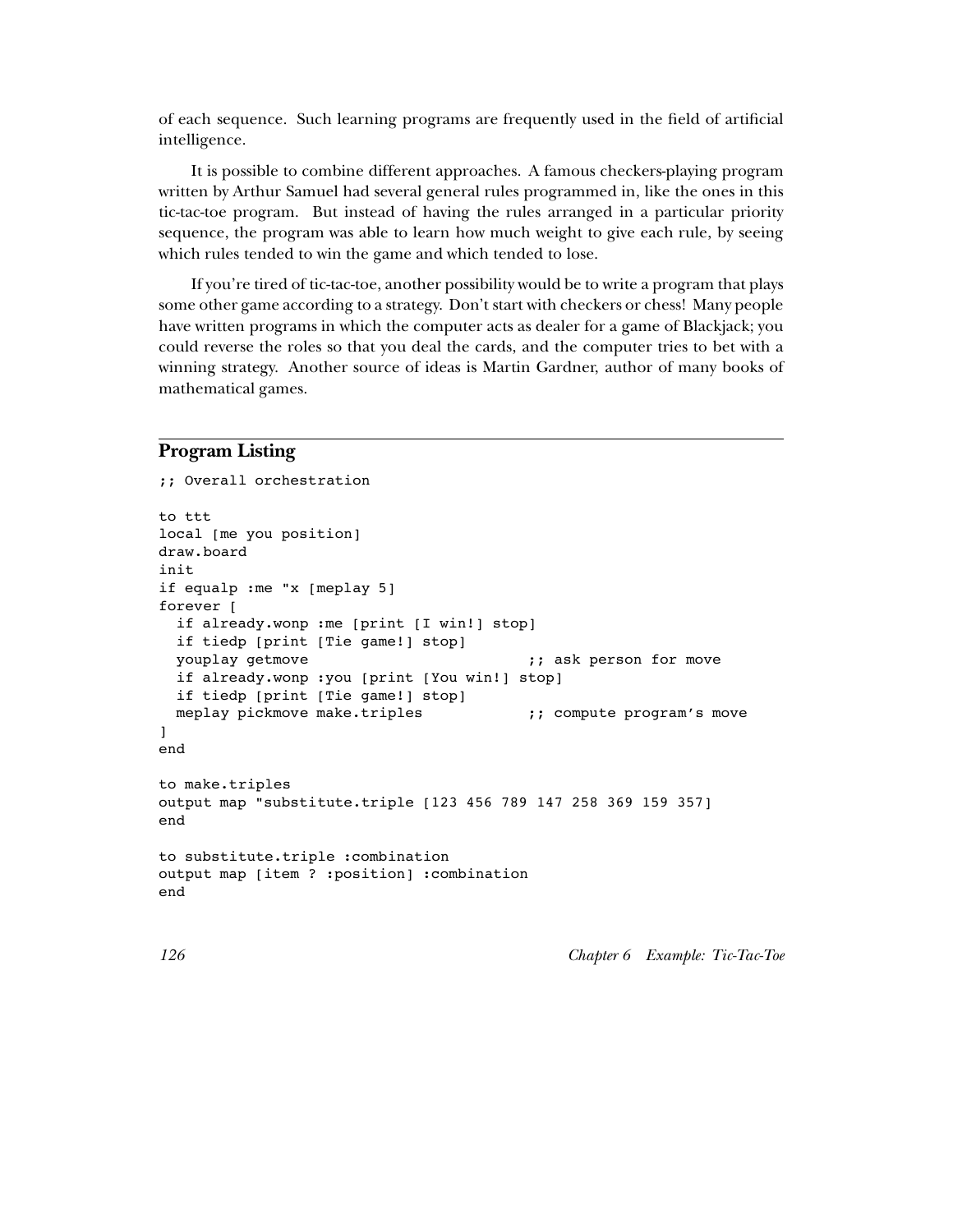```
to already.wonp :player
output memberp (word :player :player :player) (make.triples)
end
to tiedp
output not reduce "or map.se "numberp arraytolist :position
end
to youplay :square
draw :you :square
setitem :square :position :you
end
to meplay :square
draw :me :square
setitem :square :position :me
end
;; Initialization
to draw.board
splitscreen clearscreen hideturtle
drawline [-20 -50] 0 120
drawline [20 -50] 0 120
drawline [-60 -10] 90 120
drawline [-60 30] 90 120
end
to drawline :pos :head :len
penup
setpos :pos
setheading :head
pendown
forward :len
end
to init
make "position {1 2 3 4 5 6 7 8 9}
print [Do you want to play first (X)]
type [or second (O)? Type X or O:]
choose
print [For each move, type a digit 1-9.]
end
```
*Program Listing 127*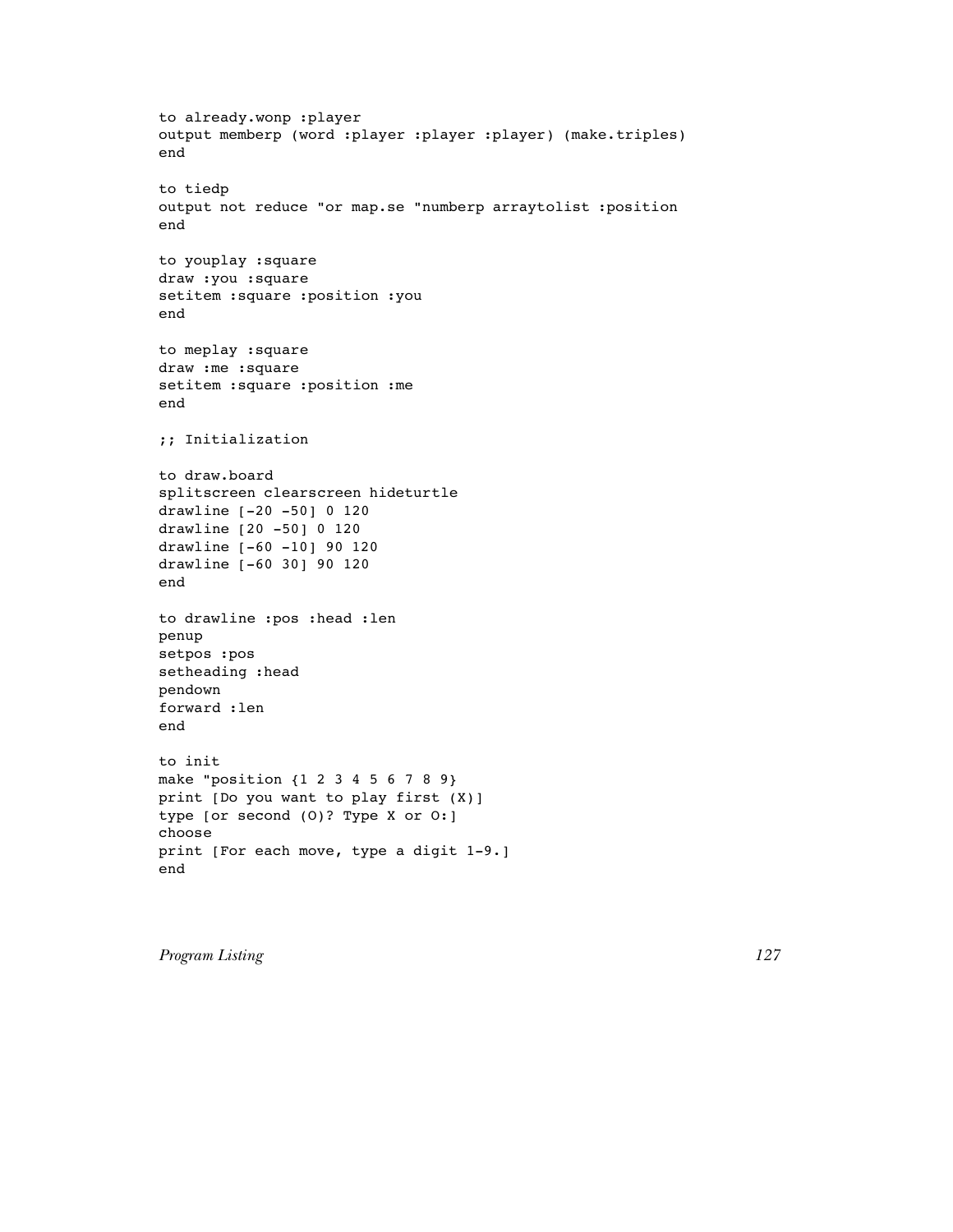```
to choose
local "side
forever [
  make "side readchar
  pr :side
  if equalp :side "x [choosex stop]
  if equalp :side "o [chooseo stop]
 type [Huh? Type X or O:]
]
end
to chooseo
make "me "x
make "you "o
end
to choosex
make "me "o
make "you "x
end
;; Get opponent's moves
to getmove
local "square
forever [
  type [Your move:]
 make "square readchar
 print :square
  if numberp :square [
     [if and (:square > 0) (:square < 10)
         [if freep : square [output : square]]]
  print [not a valid move.]
]
end
to freep :square
output numberp item :square :position
end
```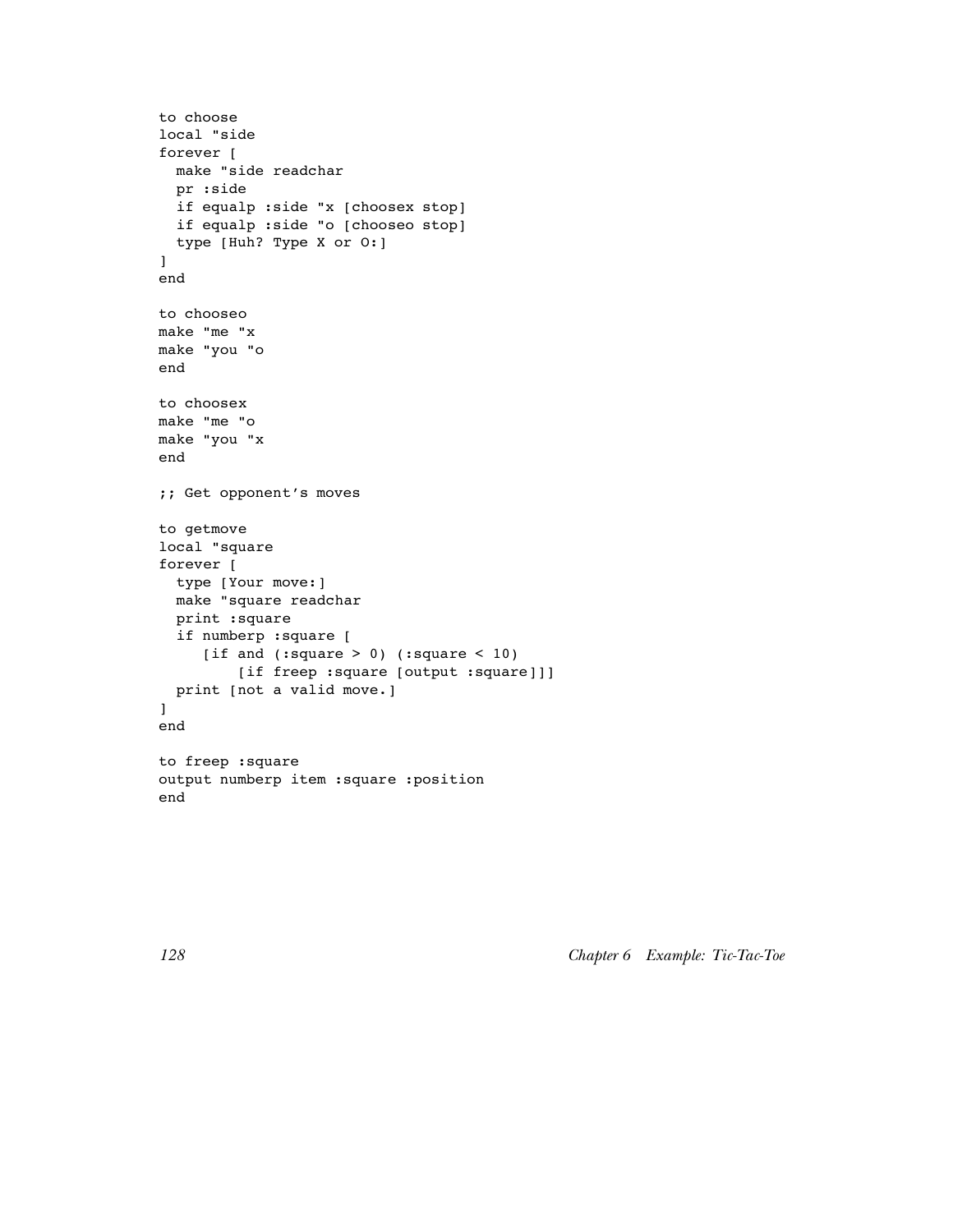;; Compute program's moves to pickmove :triples local "try make "try find.win :me if not emptyp :try [output :try] make "try find.win :you if not emptyp :try [output :try] make "try find.fork if not emptyp :try [output :try] make "try find.advance if not emptyp :try [output :try] output find [memberp ? :position] [5 1 3 7 9 2 4 6 8] end to find.win :who output filter "numberp find "win.nowp :triples end to win.nowp :triple output equalp (filter [not numberp ?] :triple) (word :who :who) end to find.fork local "singles make "singles singles :me if emptyp :singles [output []] output repeated.number reduce "word :singles end to singles :who output filter [singlep ? :who] :triples end to singlep :triple :who output equalp (filter [not numberp ?] :triple) :who end to repeated.number :squares output find [memberp ? ?rest] filter "numberp :squares end to find.advance output best.move filter "numberp find [singlep ? :me] :triples end

*Program Listing 129*